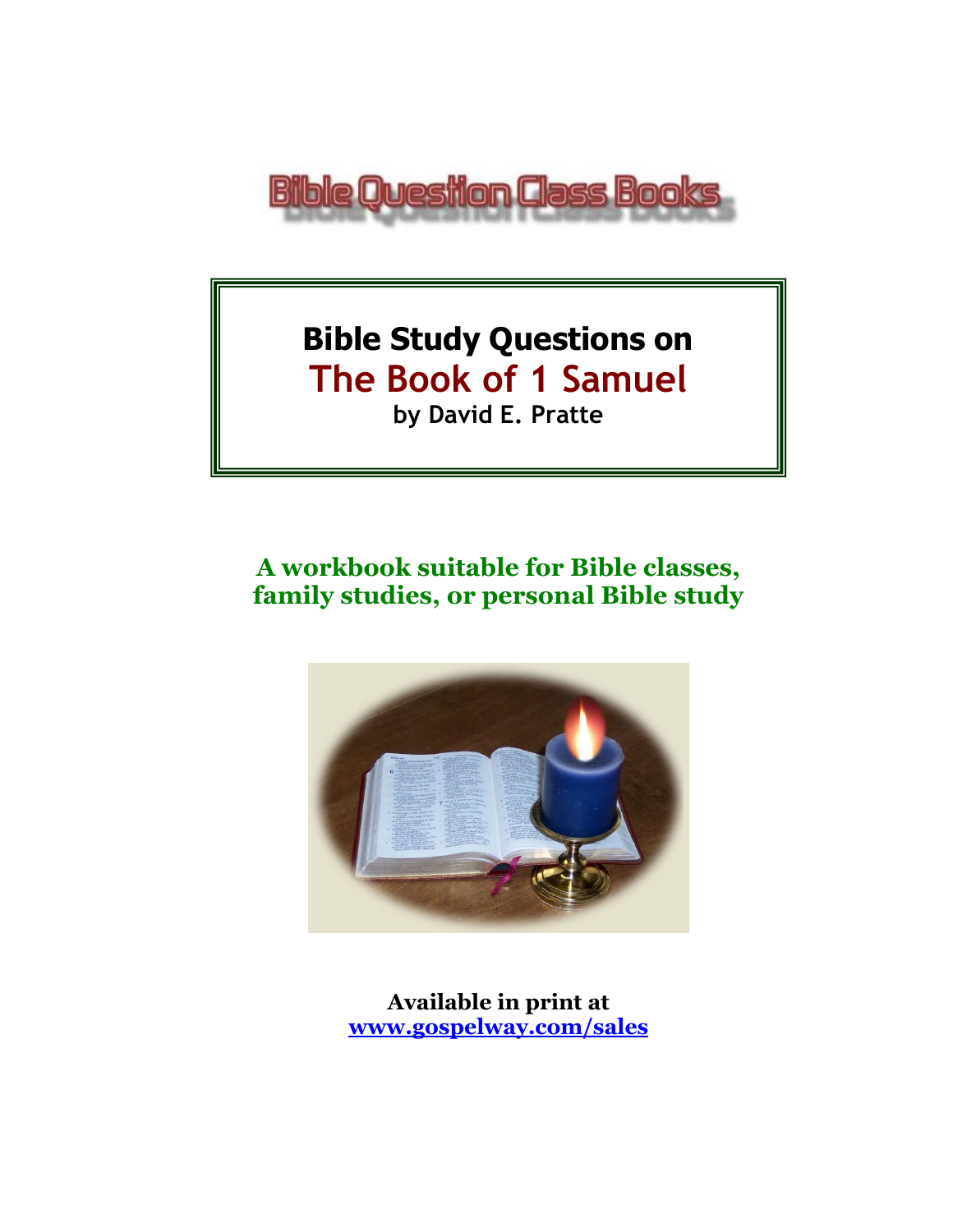#### *Bible Study Questions on the Book of 1 Samuel: A workbook suitable for Bible classes, family studies, or personal Bible study*

© Copyright David E. Pratte, 2013, 2014 Minor revisions 2016 All rights reserved

> ISBN-13: 978-1500640569 ISBN-10: 1500640565

**Printed books, booklets, and tracts available at [www.gospelway.com/sales](https://www.gospelway.com/sales) Free Bible study articles online at [www.gospelway.com](http://www.gospelway.com/) Free Bible courses online at [www.biblestudylessons.com](http://www.biblestudylessons.com/) Free class books at [www.biblestudylessons.com/classbooks](http://www.biblestudylessons.com/classbooks) Free commentaries on Bible books at [www.gospelway.com/commentary](http://www.gospelway.com/commentary) Contact the author at [www.gospelway.com/comments](http://www.gospelway.com/comments)**

**Note carefully: No teaching in any of our materials is intended or should ever be construed to justify or to in any way incite or encourage personal vengeance or physical violence against any person.**

#### **"He who glories, let him glory in the Lord" – 1 Corinthians 1:31**

#### **Front Page Photo**

Samuel as a child with the priest Levi (artist's conception; public domain). "Then Eli perceived that the Lord had called the boy. Therefore Eli said to Samuel, 'Go, lie down; and it shall be, if He calls you, that you must say, "Speak, Lord, for Your servant hears."" (1 Samuel 3:8,9)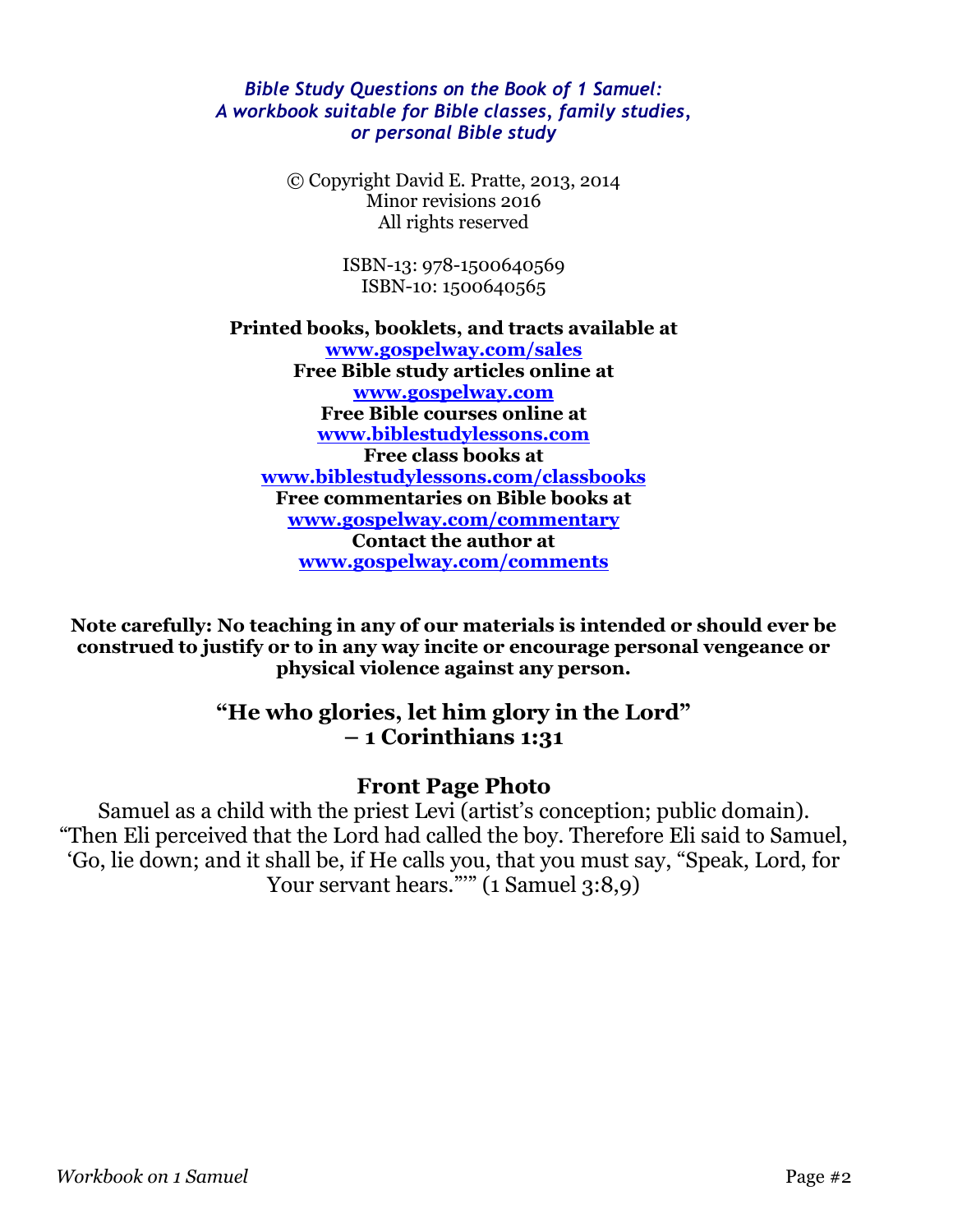#### **Other Books by the Author**

#### **Topical Bible Studies**

*Growing a Godly Marriage & Raising Godly Children Why Believe in God, Jesus, and the Bible? (evidences) The God of the Bible (study of the Father, Son, and Holy Spirit) Grace, Faith, and Obedience: The Gospel or Calvinism? Kingdom of Christ: Future Millennium or Present Spiritual Reign? Do Not Sin Against the Child: Abortion, Unborn Life, & the Bible True Words of God: Bible Inspiration and Preservation*

#### **Commentaries on Bible Books**

*Genesis Joshua and Ruth Judges 1 Samuel Ezra, Nehemiah, and Esther Job Proverbs*

*Gospel of Mark Gospel of John Acts Romans Ephesians Philippians and Colossians Hebrews 1 & 2 Peter*

#### **Bible Question Class Books**

*Genesis Joshua and Ruth Judges 1 Samuel Ezra, Nehemiah, and Esther Job Proverbs Ecclesiastes Isaiah Gospel of Matthew Gospel of Mark Gospel of Luke*

*Gospel of John Acts Romans 1 Corinthians 2 Corinthians and Galatians Ephesians and Philippians Colossians, 1&2 Thessalonians 1 & 2 Timothy, Titus, Philemon Hebrews General Epistles (James - Jude) Revelation*

#### **Workbooks with Study Notes**

*Jesus Is Lord: Workbook on the Fundamentals of the Gospel of Christ Following Jesus: Workbook on Discipleship God's Eternal Purpose in Christ: Workbook on the Theme of the Bible*

#### **Visit our website at [www.gospelway.com/sales](https://www.gospelway.com/sales) to see a current list of books in print.**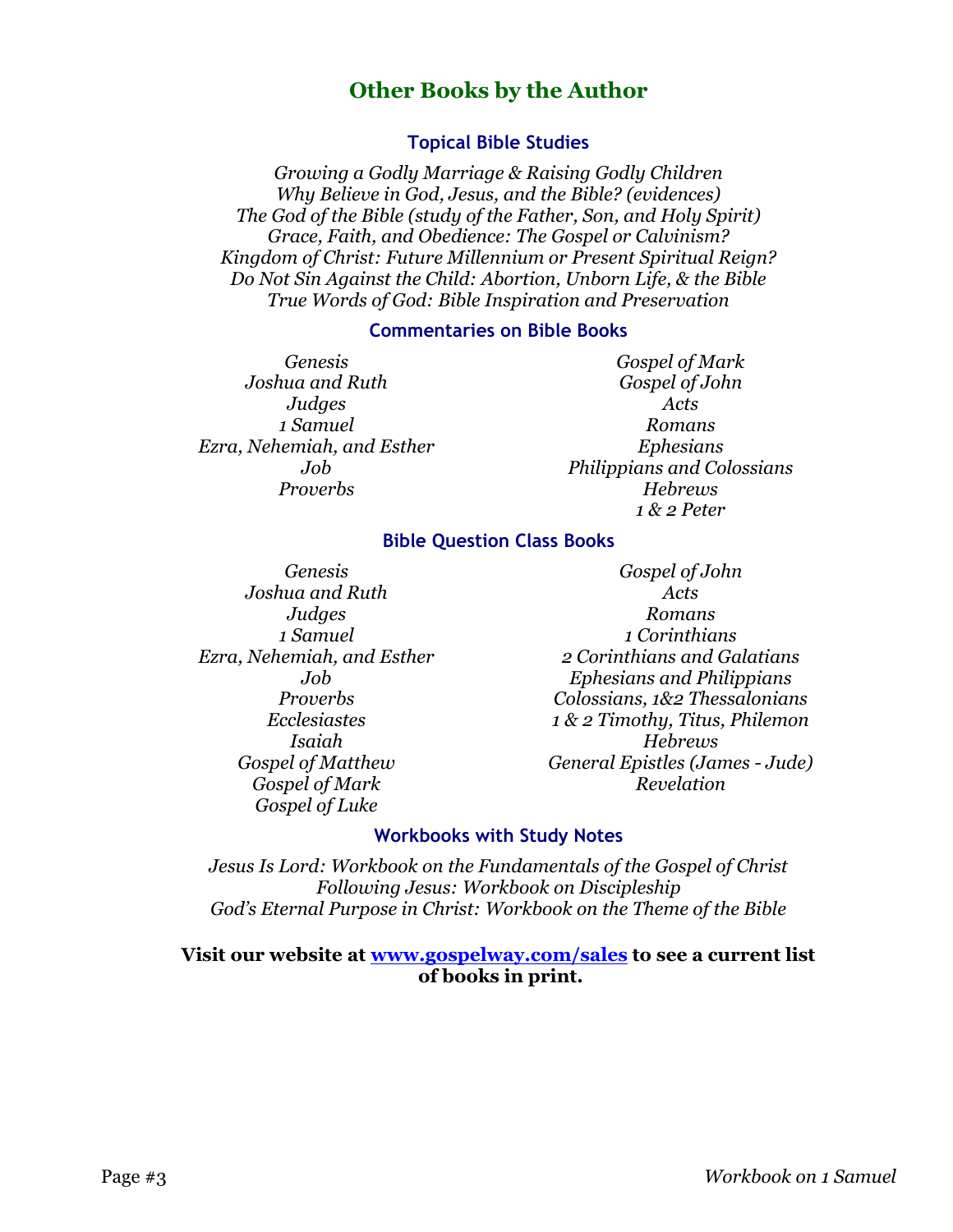#### **Bible Study Questions on the Book of 1 Samuel**

Introduction:

This workbook was designed for Bible class study, family study, or personal study. The class book is suitable for teens and up. The questions contain minimal human commentary, but instead urge students to study to understand Scripture.

Enough questions are included for teachers to assign as many questions as they want for each study session. Studies may proceed at whatever speed and depth will best accomplish the needs of the students.

Questions labeled "think" are intended to encourage students to apply what they have learned. When questions refer to a map, students should consult maps in a Bible dictionary or similar reference work or in the back of their Bibles. (Note: My abbreviation "*b/c/v*" means "book, chapter, and verse.")

For class instruction, I urge teachers to assign the questions as homework so students come to class prepared. Then let class time consist of *discussion* that focuses on the Scriptures themselves. Let the teacher use other Scriptures, questions, applications, and comments to promote productive discussion, not just reading the questions to see whether they were answered "correctly." Please, do *not* let the class period consist primarily of the following: "Joe, will you answer number 1?" "Sue, what about number 2?" Etc.

I also urge students to emphasize the *Bible* teaching. Please, do not become bogged down over "What did the author mean by question #5?" My meaning is relatively unimportant. The issue is what the Bible says. Concentrate on the meaning and applications of Scripture. If a question helps promote Bible understanding, stay with it. If it becomes unproductive, move on.

The questions are not intended just to help students understand the Scriptures. They are also designed to help students learn good principles of Bible study. Good Bible study requires defining the meaning of keywords, studying parallel passages, explaining the meaning of the text clearly, making applications, and defending the truth as well as exposing religious error. I have included questions to encourage students to practice all these study principles.

Finally, I encourage plain applications of the principles studied. God's word is written so souls may please God and have eternal life. Please study it with the respect and devotion it deserves!

For whatever good this material achieves, to God be the glory.

#### **Bible study commentary and notes to accompany this and other of our workbooks are available at [www.gospelway.com/sales](https://www.gospelway.com/sales)**

© David E. Pratte, June 21, 2017

**Workbooks, commentaries, and topical studies for sale in print at [www.gospelway.com/sales](https://www.gospelway.com/sales)**

**To join our mailing list to be informed of new books or special sales, contact the author at [www.gospelway.com/comments](http://www.gospelway.com/comments)**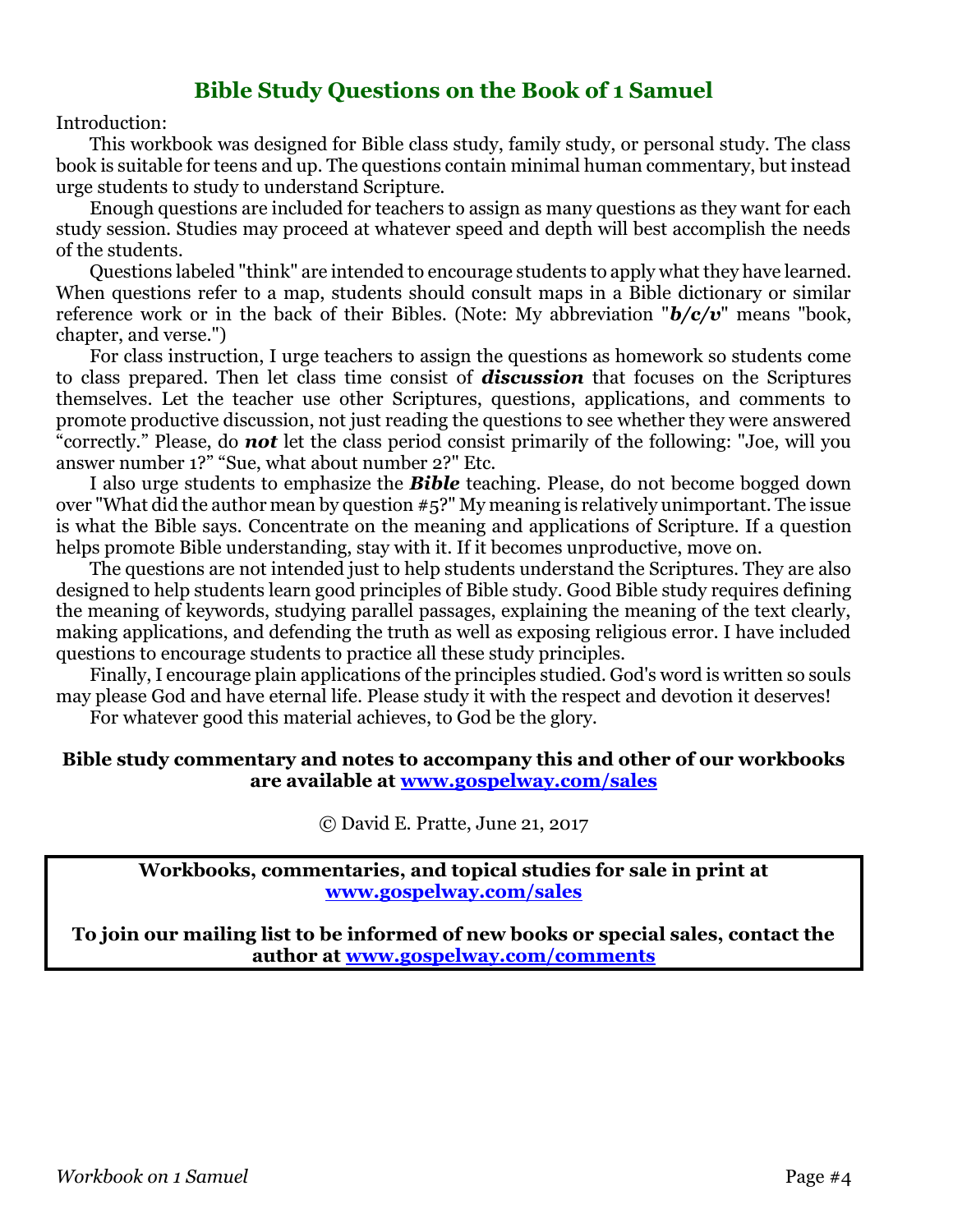Read 1 Samuel 1, then answer the following questions. If you need help, consult a Bible dictionary or similar reference work.

1. *Memorize* the following 15 periods of Bible history. List at least one event that occurred during each period.

Before the Flood —

After the Flood —

The Patriarchs —

Egyptian Bondage —

Wilderness Wanderings —

Conquest of Canaan —

The Judges —

United Kingdom —

Divided Kingdom —

Judah Alone —

Babylonian Captivity —

Restoration —

Period of Silence —

Life of Jesus —

Early Church —

2. Skim the book of 1 Samuel, state the theme of the book, and list its main characters.

3. What was a "judge," and what were the conditions in Israel during the period of the judges (see the book of Judges)?

4. Who was Elkanah, and where did he live – 1:1 (locate on a *map*)?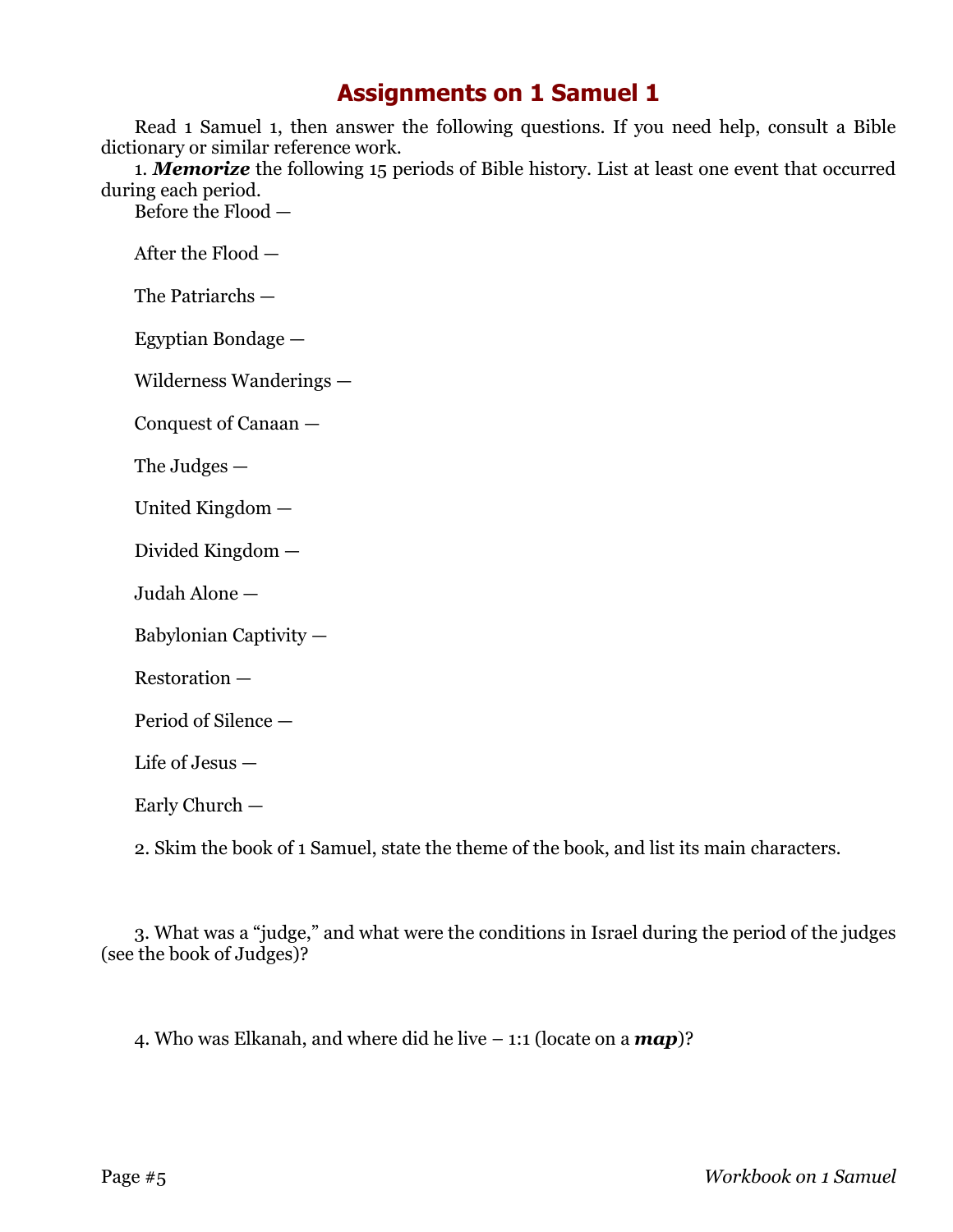5. Who were Elkanah's wives, and how did they differ – 1:2?

6. Where did Elkanah and his family go every year – 1:3 (see *map*)? Why?

7. Who were the priests there?

8. Why was Hannah upset, and how did Elkanah comfort her – 1:4-8? (Think: What does this show about the practice of plural wives?)

9. Describe Hannah's prayer and her vow – 1:9-11. (Think: Study cross-references regarding the Nazarite vow and explain it.)

10. List other *passages* showing how much Bible women wanted children. (Think: How does this contrast to the attitudes of some people today?)

11. Who observed Hannah's prayer, and what did he think – 1:12,13? (Think: Must we pray out loud for God to hear us? Explain.)

12. What did Eli say to Hannah, and what does this show about alcoholic drinks – 1:14?

13. How did Hannah explain her conduct to Eli, and how did he respond – 1:15-18?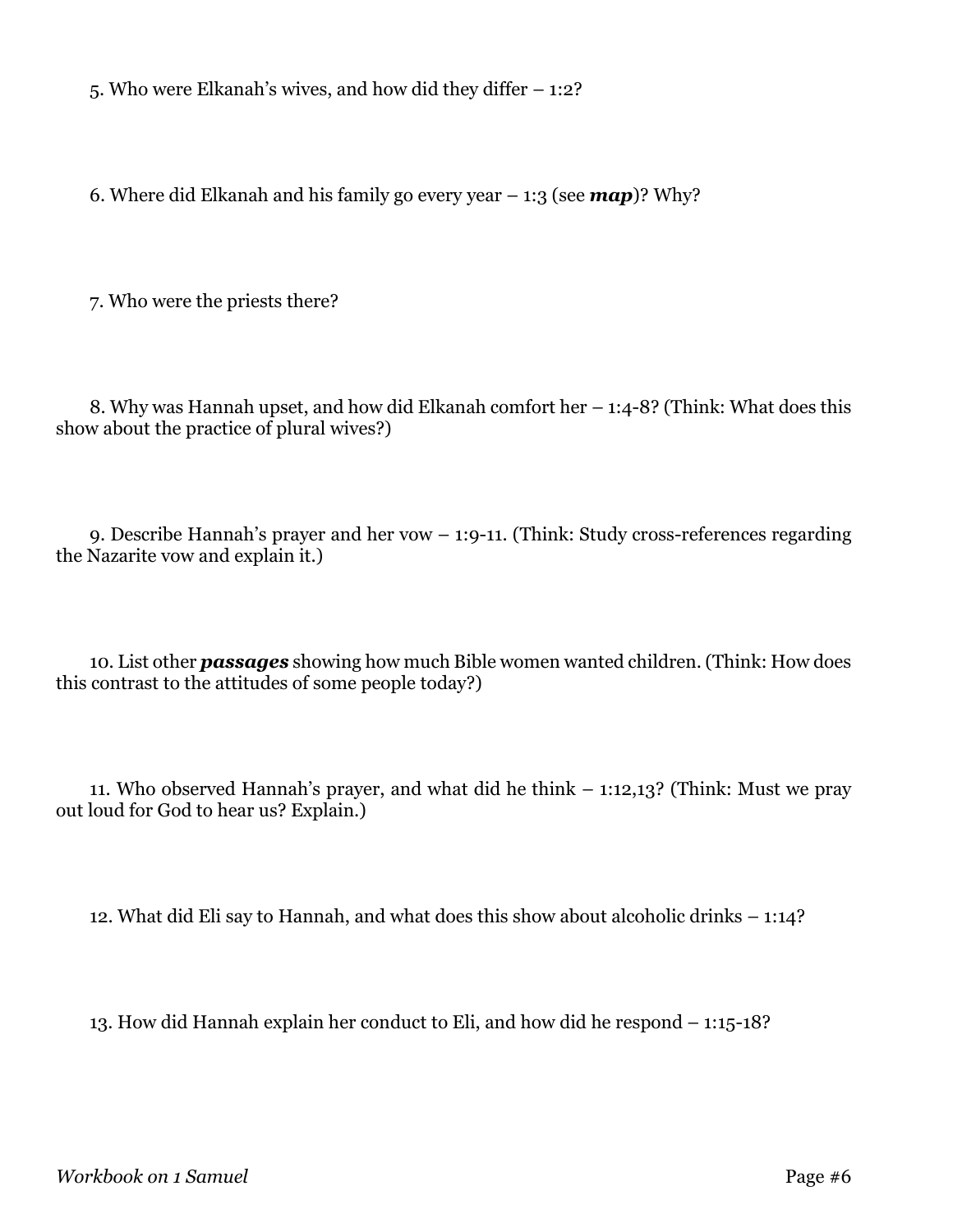14. Describe how Hannah's prayer was answered – 1:19,20. (Think: What does this show about the power of prayer?)

15. What was the child named, and what does this name mean – 1:19,20? (Think: Was this birth a miracle? What does this prove about how God can answer prayer today?)

16. Why did Hannah not go to the next yearly sacrifice – 1:21-23?

17. When was Samuel brought to the tabernacle, and what sacrifice was offered – 1:24,25?

18. What did Hannah explain to Eli – 1:26-28?

19. *Application*: What does Hannah's example teach us about keeping our promises, especially promises to God? (Think: What are some examples of promises we have made that we must keep?)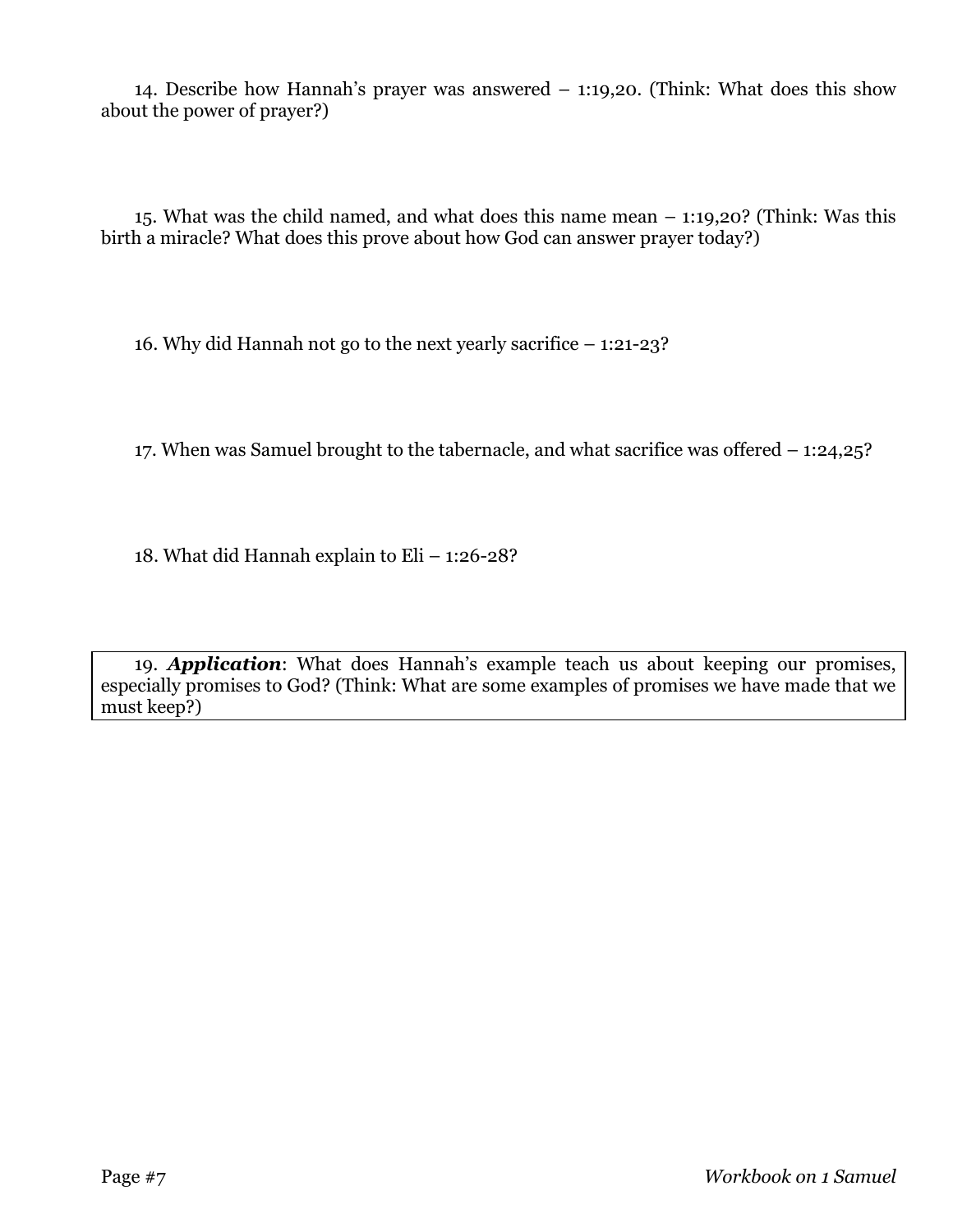Please read 1 Sam. 2 and answer the following questions. 1. What did Hannah say to praise God in 2:1,2?

2. In your own words explain the main point of Hannah's prayer in 2:3-10.

3. *Application*: Explain how Hannah's prayer related to her own case. What lessons can we learn for our own lives?

4. What can we learn about thankfulness from Hannah?

5. Describe the practices of Eli's sons regarding taking meat from the Israelites – 2:12-17.

6. How did this practice differ from what God's law had said about support of priests? What should have been done with the fat? (Think: In what sense did they despise the offering?)

7. How was Samuel dressed, and when did he get to see his family – 2:18,19? (Think: What is an ephod?)

8. How did God bless Samuel's parents – 2:20,21, and how would this have been especially important to Hannah?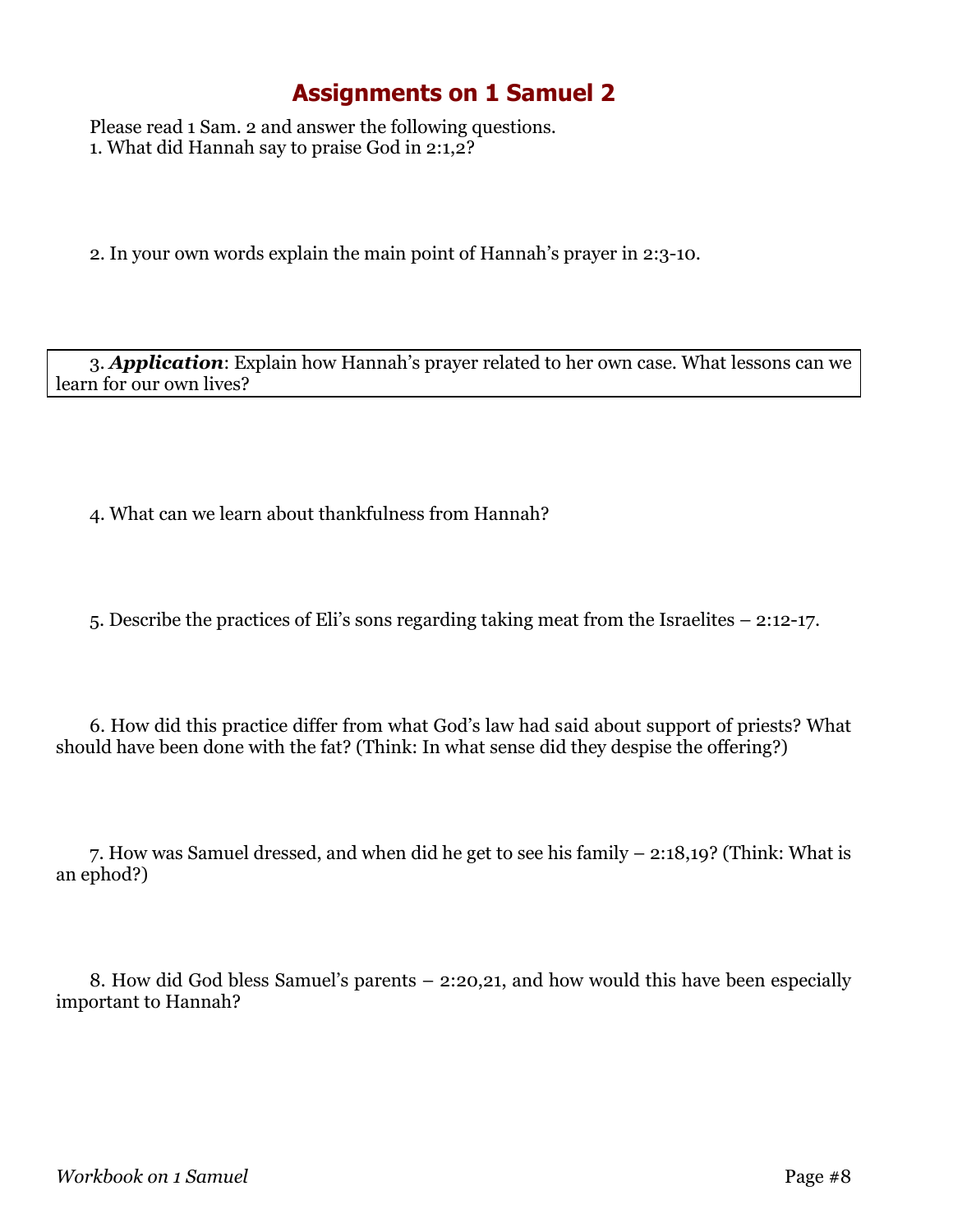9. What other sin did Eli's sons commit – 2:22? (Think: Consider how religious perversion was associated with moral perversion. What can we learn?)

10. What did Eli do about his sons' sins? How did his sons respond – 2:23-25? (Think: How did this affect the other Israelites?)

11. What did a man of God say God had done for the house of Eli's father – 2:27,28? (Think: Who was this father and what promise was this?)

12. What sin did God accuse Eli of – 2:29? (Think: How might we commit this sin?)

13. What punishment would come on Eli's descendants – 2:30-33?

14. What sign would occur to prove God's determination to punish Eli's family – 2:34? (Think: What priest is referred to in vv 35,36?)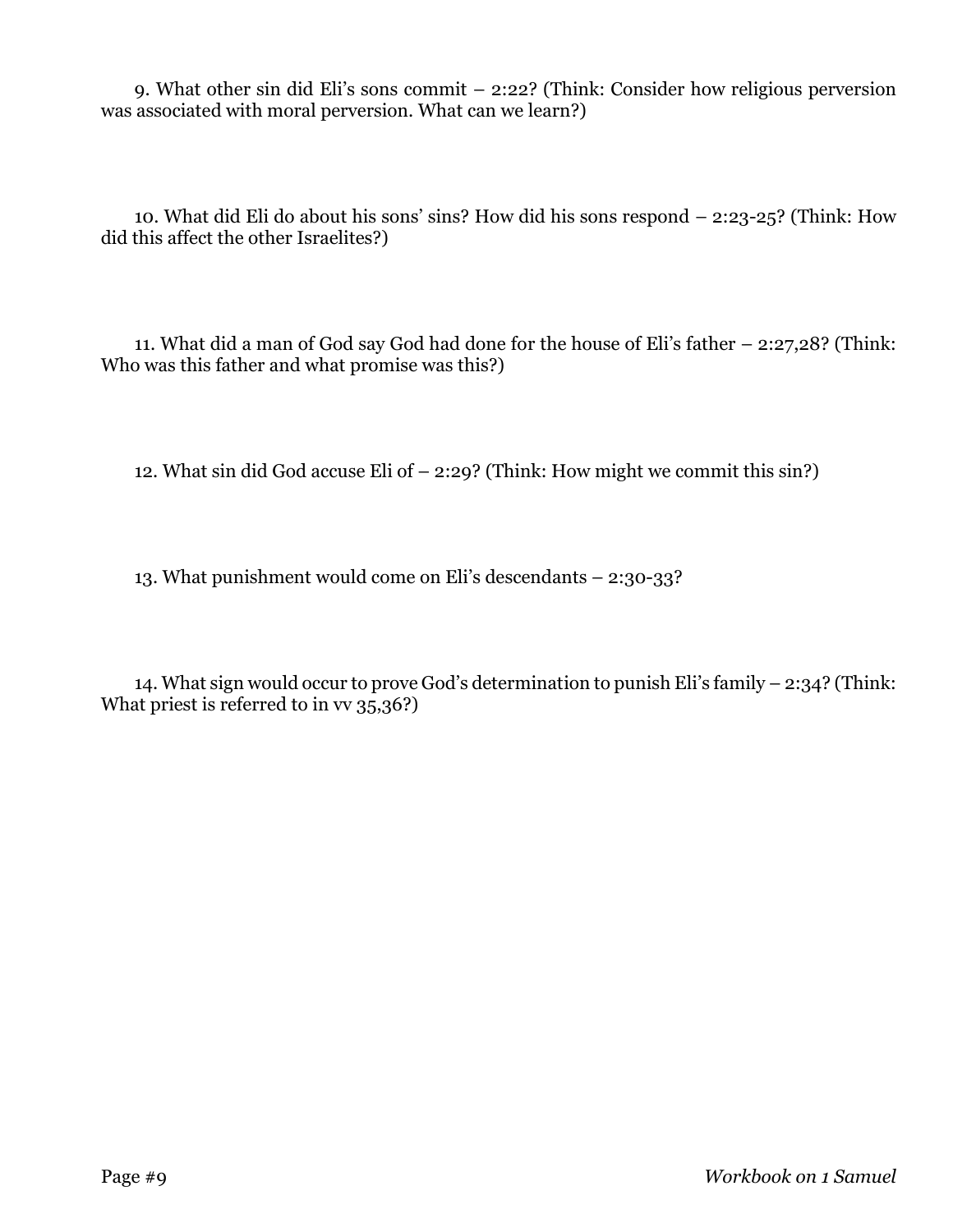Please read 1 Sam. 3 and answer the following questions. 1. Explain what 3:1 says about God's word. (Think: How old was Samuel at this time?)

2. How did God communicate with Samuel, and who did Samuel think it was – 3:2-5? (Think: What does this demonstrate about the methods God used to reveal His will as compared to people today who "feel led by the Holy Spirit"?)

3. How many times did this happen, and what did Eli finally realize – 3:6-8?

4. What did Eli tell Samuel to do the next time this happened – 3:9? (Think: How does God speak to us today? What can we learn from Samuel's response to God?)

5. Summarize God's message. What effect would it have on hearers – 3:11-14?

6. *Application*: Why would God punish Eli, and what lesson can we learn? (Think: Had Eli rebuked his sons — cf. chap. 2? Where had he failed?)

7. List other *passages* about parents' duty to train and discipline their children.

8. What consequence would come on Eli's family?

9. What did Eli want from Samuel the next morning, and how did he respond to the message – 3:15-18? (Think: What can we learn from Eli's attitude?)

10. How is Samuel's relationship to God described as Samuel grew– 3:19-21?

11. *Application*: What can we learn from Samuel's attitude toward God's messages?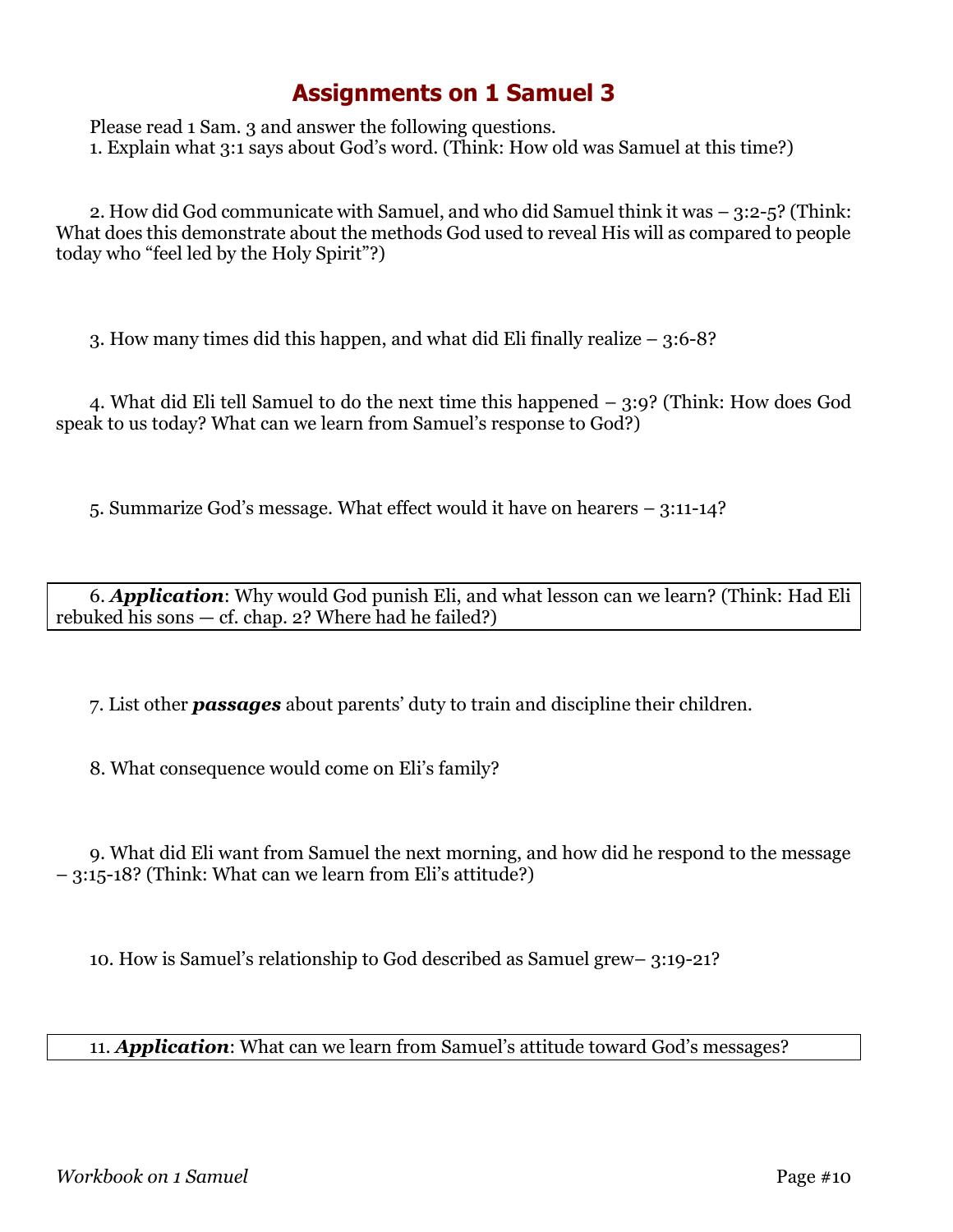Please read 1 Sam. 4 and answer the following questions. 1. With whom did Israel have a battle, and what was the result – 4:1,2?

2. What did Israel decide to do about this? Who came to the army as a result – 4:3,4? (Think: Did Israel trust God or an outward ritual and symbol? Think of similar examples today.)

3. How did Israel act when the ark arrived? How did this make the Philistines feel  $-4.5$ -7? (Think: Is it possible to feel confident God is with us when He is not?)

4. What had the Philistines heard about God – 4:8? (Think: What should they have done if they really believed this?)

5. Describe the outcome of the next battle – 4:9-11. (Think: What prophecy did this fulfill?)

6. Who brought news of the battle to Israel, and how did the Israelites react – 4:12,13? (Think: Why was this defeat so serious?)

7. Where was Eli when news came? How old was he? How was his health – 4:13-15?

8. What happened to Eli when he heard the news? How long had he judged Israel – 4:17? (Think: Summarize Eli's life: was he a good man or bad?)

9. What happened to Phinehas' wife when she heard the news – 4:19,20?

10. What did she name her son and why – 4:21,22? (Think: How does this story illustrate how our sins can harm people who are close to us?)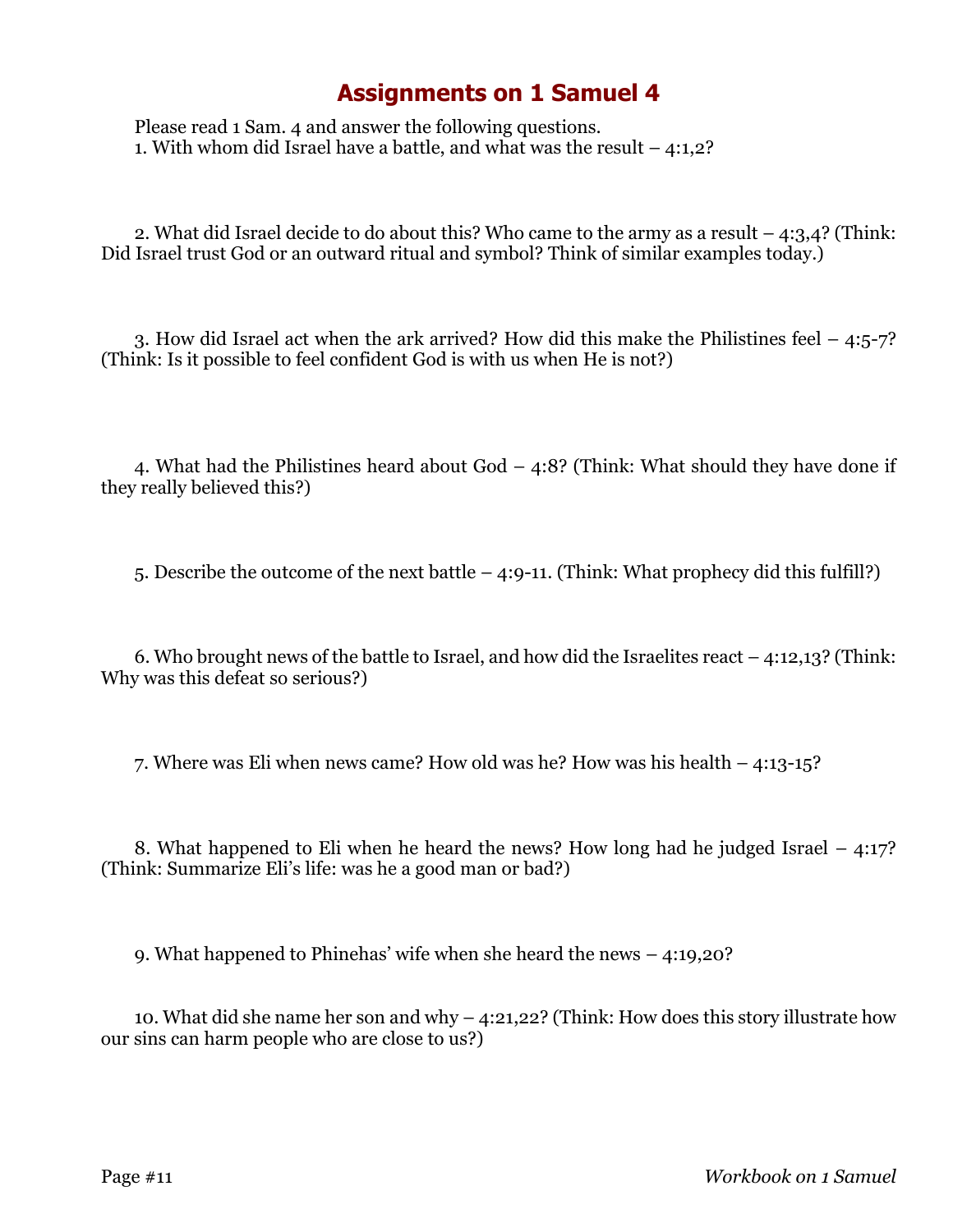Please read 1 Sam. 5 and answer the following questions.

1. To what city did the Philistines take the ark (find on a *map*), and where did they place it – 5:1,2? (Think: Why would they put it there?)

2. List other *passages* about Dagon, and explain who Dagon was.

3. What happened to Dagon the next two nights – 5:3,4? (Think: What would this prove about the Philistine victory over Israel? Was Dagon more powerful than God? Explain.)

4. How did the priests of Dagon memorialize this event – 5:5?

5. What happened to the people of Ashdod – 5:6? (Think: What should this have taught the Philistines? Had their own righteousness led to their victory over Israel?)

6. What did the people conclude was the cause of their problem  $-5:7$ ? (Think: What should this have taught them?)

7. What solution did they decide upon – 5:8?

8. What happened to the people of Gath? What did they decide to do – 5:9,10? (See *map*.)

9. What happened to the Ekronites? What did they decide to do – 5:10-12? (See *map*.)

10. *Application*: List at least two other *passages* about idolatry. What can we learn about idolatry from this story?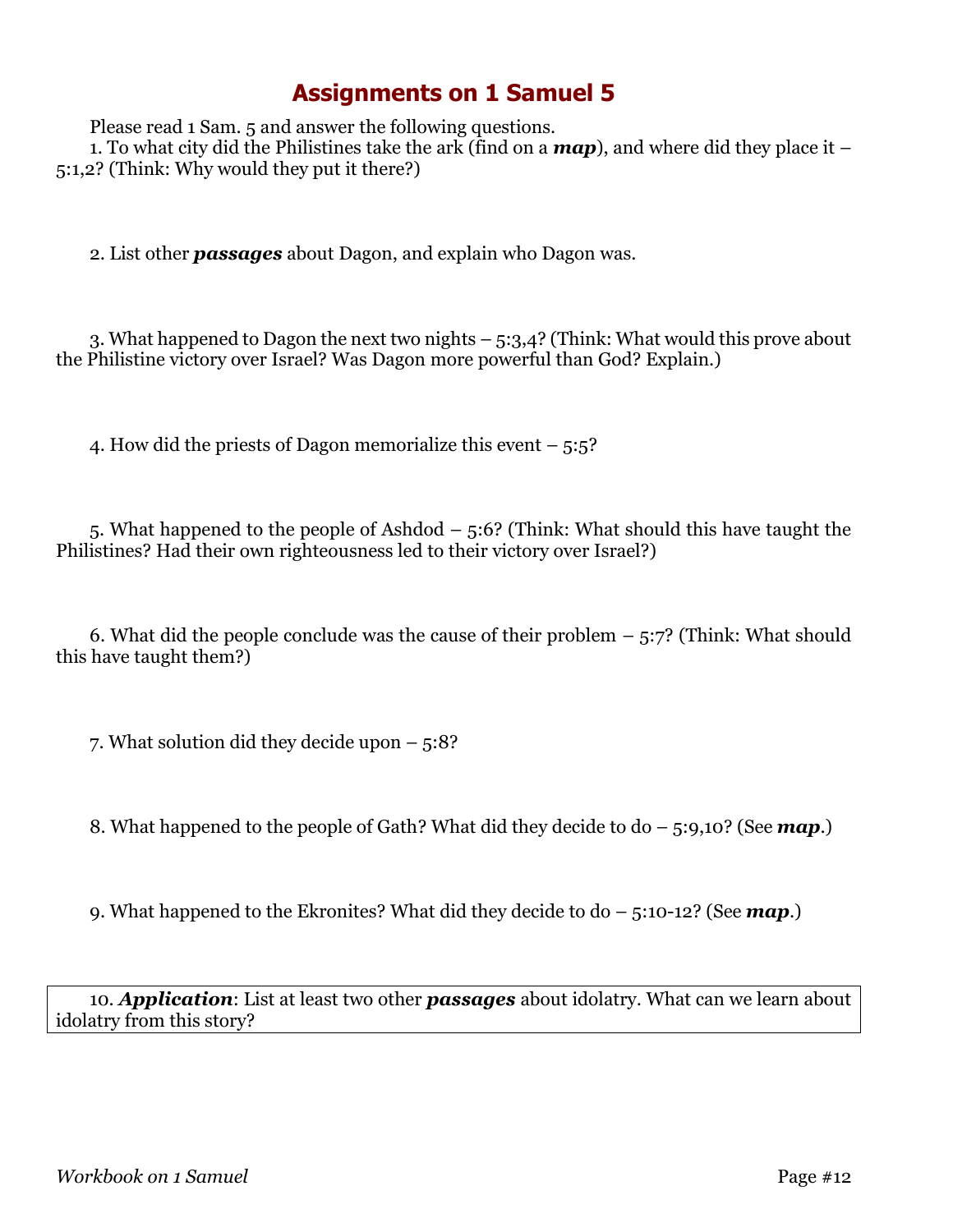Please read 1 Sam. 6 and answer the following questions.

1. How long did the Philistines have the ark – 6:1? Why did they want to get rid of it (review chap. 5 to answer)?

2. Whom did the Philistines consult about the ark? What advice were they given – 6:2,3?

3. What trespass offering were they to send? Why was this kind of offering chosen – 6:4,5? (Think: What is a trespass offering? Why were 5 of each kind sent? Why include mice or rats?)

4. What past proof of God's power did the Philistines remember – 6:6? (Think: Where else had they remembered this? What is their point in v6?)

5. How were they to send the ark away – 6:7-9?

6. *Special Assignment:* Explain how this would be a test to see if God was the cause of their problems. (Think: Find Beth Shemesh on a *map*.)

7. What was the result of their test – 6:10-12?

8. What did the people of Beth Shemesh do when the ark came – 6:13-16?

9. Name the 5 main Philistine cities – 6: 17,18 (locate each on a *map*).

10. What sin did the people of Beth Shemesh commit, what consequences occurred, and what did they decide to do as a result – 6:19-21? (Think: Find Kiriath Jearim on a *map*.)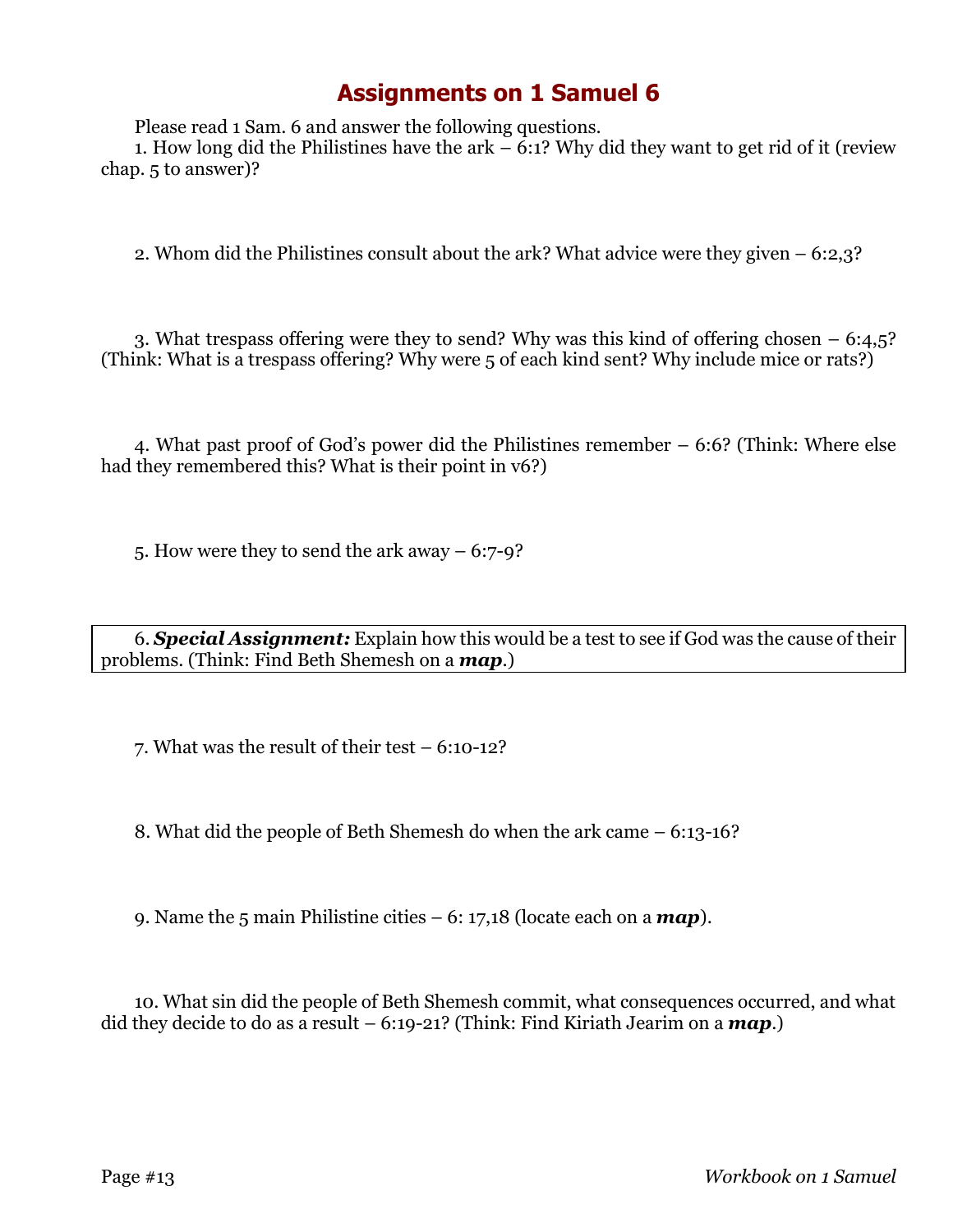Please read 1 Sam. 7 and answer the following questions.

1. Where did Israel keep the ark, and who was in charge of keeping it  $-7:1,2$ ? (Think: Study cross-references and determine when and how the ark eventually left this place.)

2. What are Ashtaroth and Baalim – 7:3,4? Find other *passages* about them.

3. What charge did Samuel give, and what promise did he make – 7:3,4? (Think: What problem did Israel have here? How are people today sometimes similar?)

4. What did Samuel tell Israel to do in 7:5,6, and where did they do it (see *map*)? (Think: What was the purpose of fasting?)

5. What did the Philistines do, and how did this affect Israel – 7:7? (Think: What happened at Israel's latest battle with the Philistines?)

6. What did Israel ask Samuel to do, and what else did he do at the same time – 7:8,9? (Think: How does this show a change of attitude for Israel?)

7. Who won the battle, and how did they win  $-7:10,11$ ?

8. *Special Assignment:* What memorial did Samuel set up – 7:12? Define "Ebenezer." Name other Bible examples in which stones were used as memorials. What can we learn?

9. What were the consequences of Israel's victory – 7:13,14?

10. Describe Samuel's work as judge – 7:15-17. Locate on a *map* the places mentioned in vv 16,17. (Think: How does this chapter illustrate the cycle that was commonly repeated during the rule of the judges?)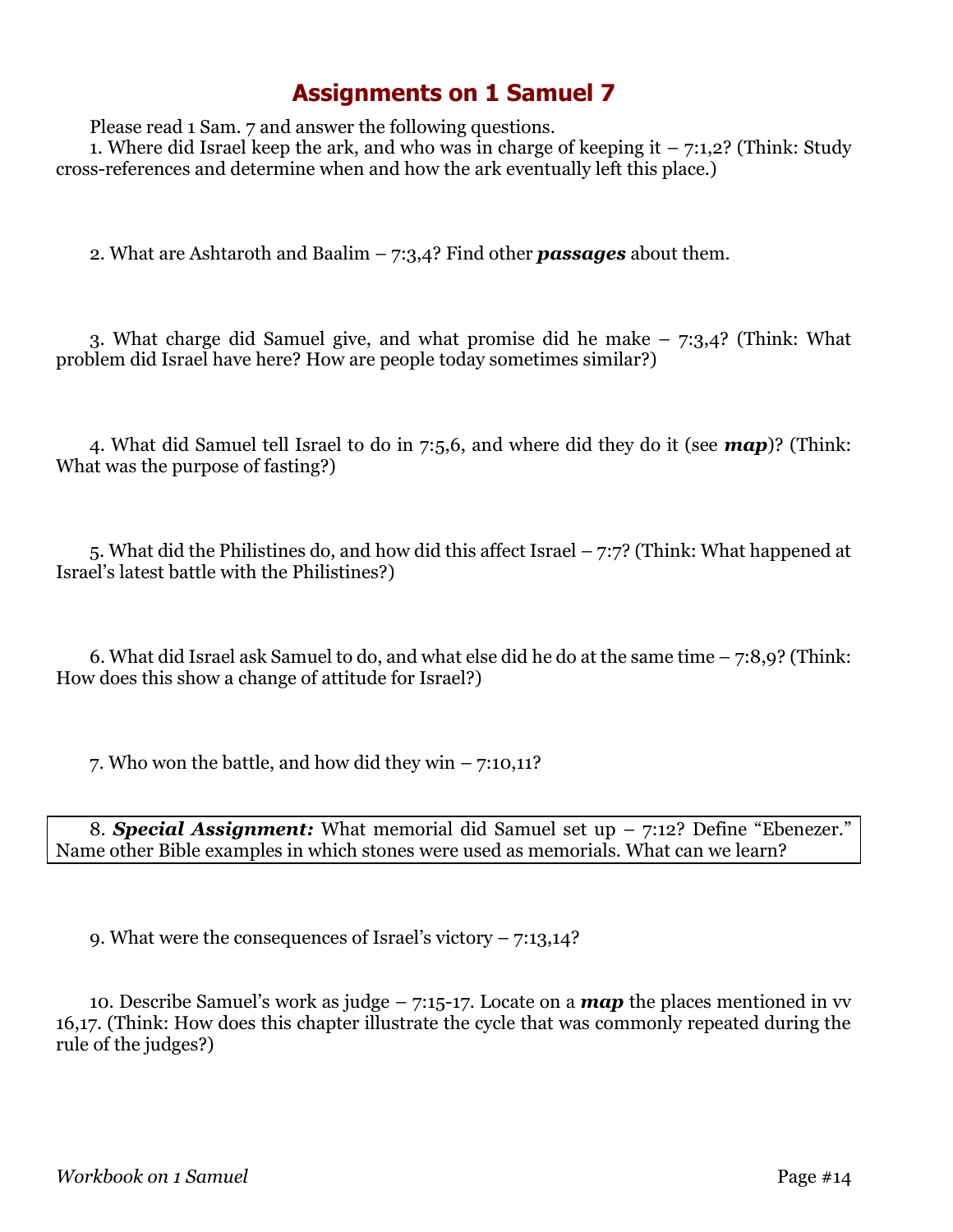Please read 1 Sam. 8 and answer the following questions.

1. What were the names of Samuel's sons, and what position did Samuel give them – 8:1,2? (Find Beersheeba on a *map*.)

2. Describe their character  $-8:3$ . (Think: Whom does this remind you of?)

3. What request did Israel make – 8:4,5? How did kings differ from judges?

4. What reasons did Israel give for their request (see also verse 20)? (Think: Were these reasons good or bad? Explain.)

5. *Application*: Describe situations today in which people sometimes offer similar reasons for their conduct.

6. What did Samuel and God think about the request – 8:6,7?

7. To what did God compare Israel's request – 8:8?

8. List several problems Samuel said would occur if they had a king – 8:9-18.

9. How did the people answer Samuel – 8:19,20?

10. What did God tell Samuel to do – 8:21,22? (Think: Why did God grant their request if they should not have made it?)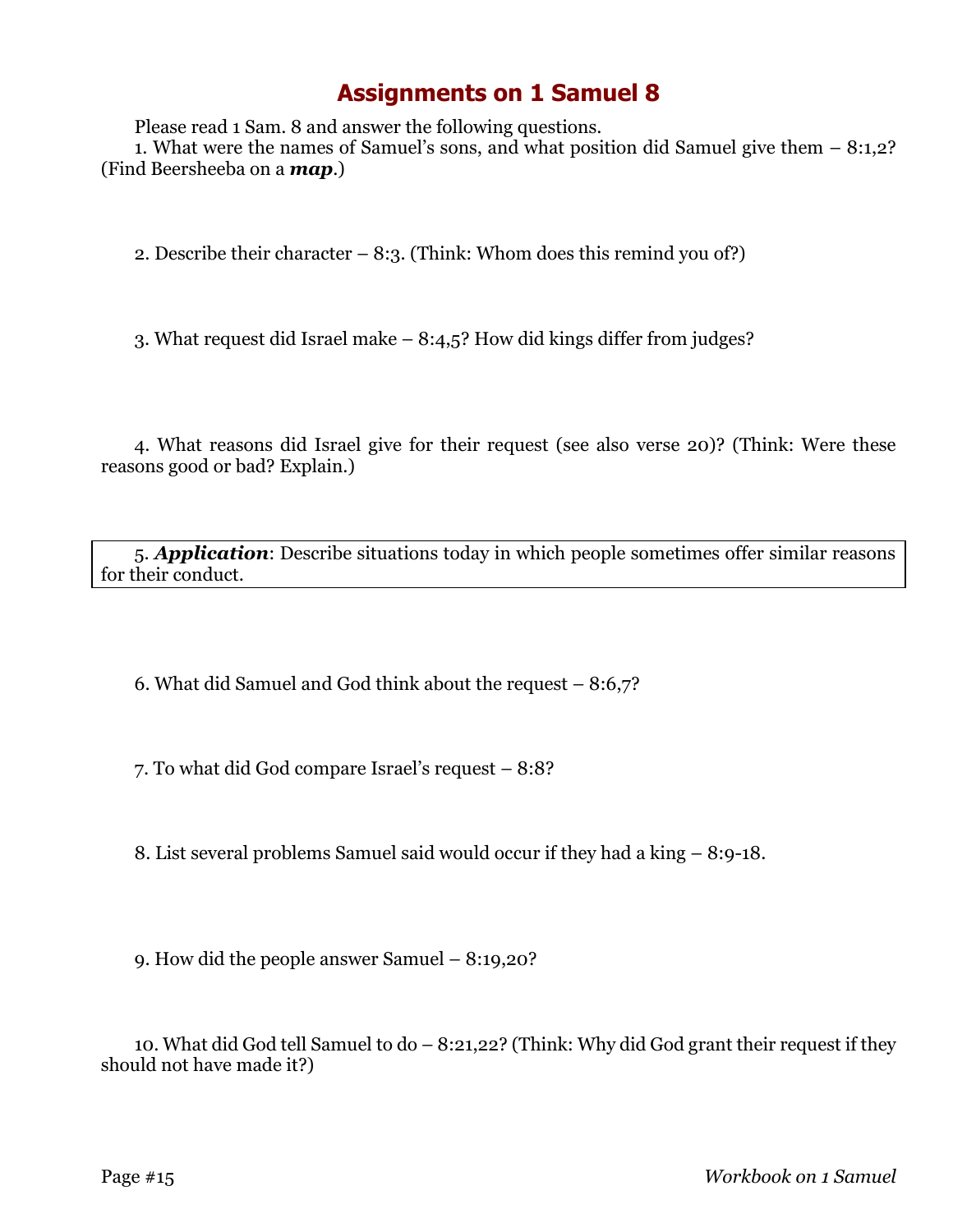Please read 1 Sam. 9 and answer the following questions. 1. Of what tribe was Saul, and what are we told about his genealogy – 9:1,2?

2. Describe Saul – 9:2. (Think: How would such a man please the people?)

3. What job did Saul's father give him, and what success did he have – 9:3-5?

4. What suggestion did Saul's servant offer, what objection did Saul have, and how was the problem solved  $-$  9:6-8? (Think: What is a seer?)

5. Who was the seer, and what was he doing there – 9:9-14?

6. What had Samuel been told about this, and what was he to do to Saul – 9:15-17? (Think: What reason did God give for choosing Saul?)

7. What did Samuel first tell Saul he wanted him to do – 9:19, and what sign did he give to prove his power (v20)?

8. *Application*: What promise did he give Saul, and how did Saul respond – 9:20,21? What does this show about Saul's character? (Think: Was Saul's statement literally true  $-$  v1? Why is humility important?)

9. Describe how Samuel honored Saul at the feast – 9:22-24.

10. What did Samuel do with Saul that evening and next morning – 9:25-27?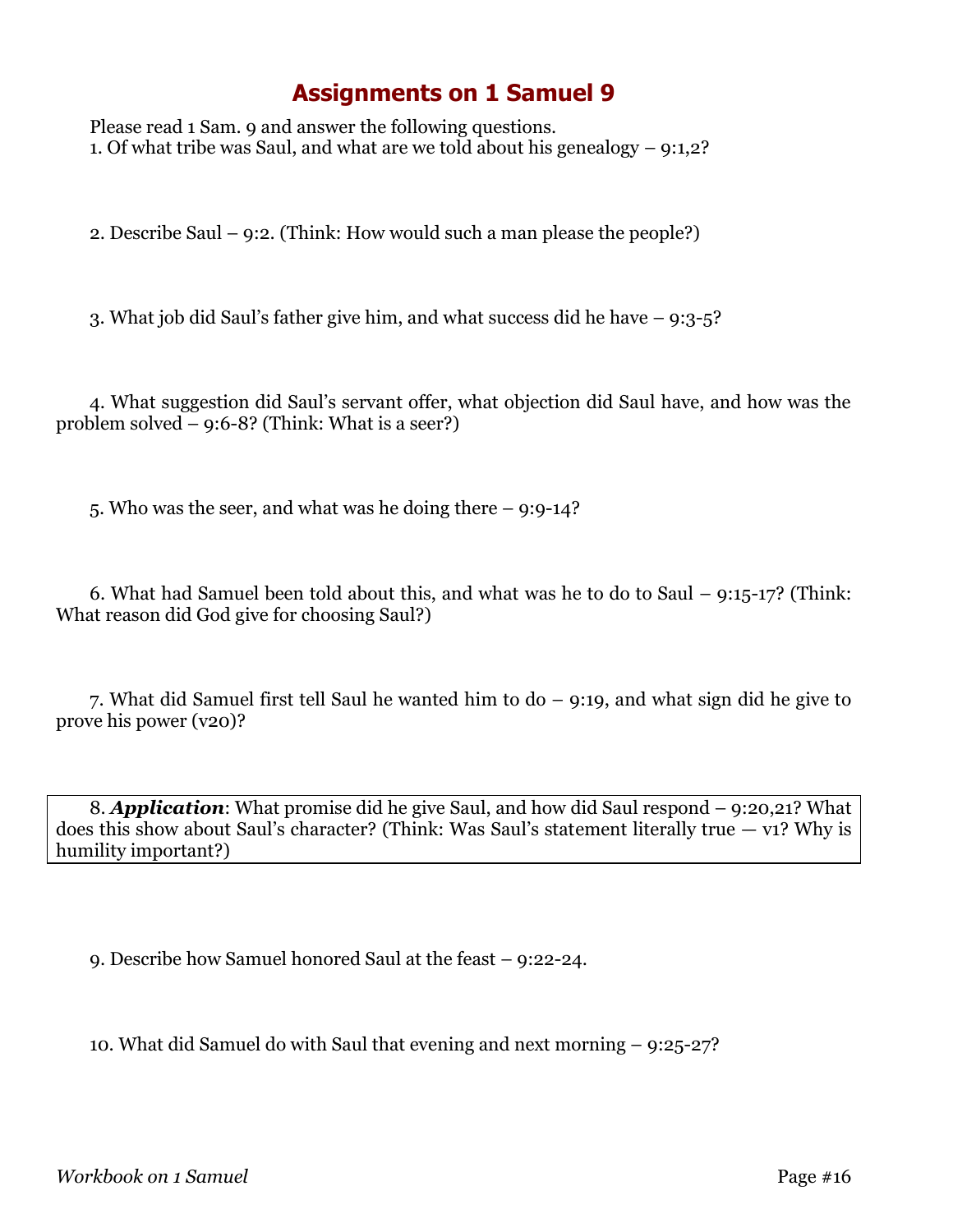Please read 1 Sam. 10 and answer the following questions. 1. What did Samuel do to Saul in 10:1, and what did he say?

2. List other *passages* where people were anointed. Explain the significance of it.

3. For each of the following verses, tell what sign Samuel gave Saul. (Think: What was the significance of the signs?)

 $V_2$  —

 $Vv$  3,4  $-$ 

 $Vv$  5,6  $-$ 

4. What was Saul to do after the signs were fulfilled – 10:7,8? (Think: Run cross-references on verse 8. When did this event occur? Did Saul do as he was told?)

5. Define "prophesy." What did people think when Saul prophesied – 10:10-13? What proverb began as a result? (Think: In what sense was Saul given another heart — v9, cf. v6?)

6. What did Saul's uncle ask, and how did Saul respond – 10:14-16? (Think: What does this show about Saul?)

7. Where did Samuel gather Israel (see *map*)? About what did he remind them – 10:17,18?

8. *Special Assignment:* Describe the method used to identify the new king – 10:19-21. Where else has such a method been used?

9. Who was chosen king? Where was he – 10:22,23? (Think: What does this show about Saul?)

10. Describe the reactions of the people to Saul – 10:24-27. How did Saul respond?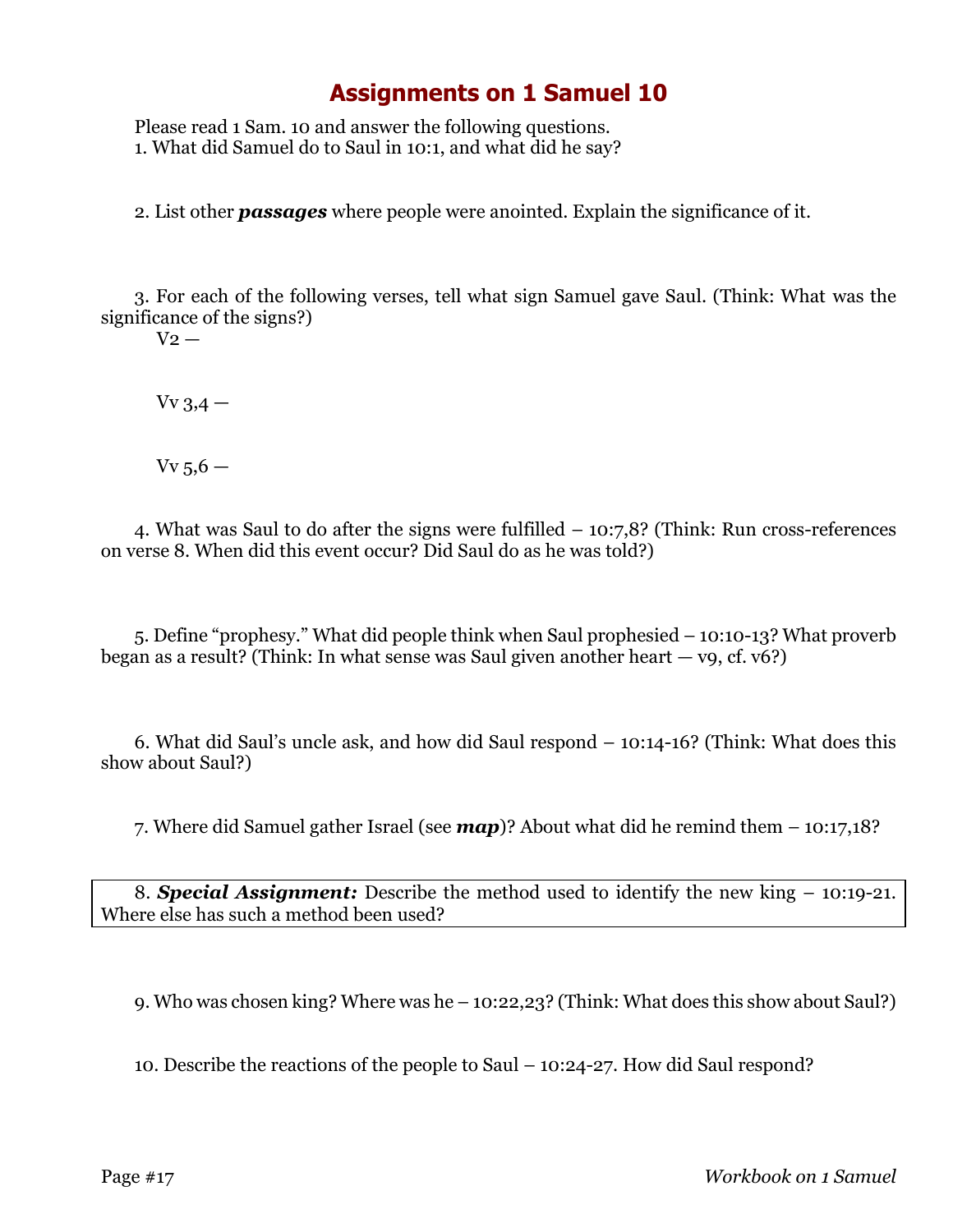Please read 1 Sam. 11 and answer the following questions.

1. Who threatened Jabesh Gilead (see *map*), and what offer did the residents make first – 11:1? (Think: Who were the Ammonites, and where did they live? See *map*.)

2. What condition was required and why – 11:2?

3. What did the city leaders decide to do – 11:3?

4. Where was Saul when news came? How were the people of Gibeah affected – 11:4,5?

5. How did Saul notify the Israelites to meet – 11:6,7?

6. Where did the people gather (see  $map$ ), and how many came – 11:8?

7. What message was sent to the men of Jabesh, and how did it affect them? What message did the men of Jabesh send to the Ammonites – 11:9,10?

8. Describe the battle and its outcome – 11:11.

9. *Special Assignment:* What did the Israelites then want to do to Saul's former critics, and how did Saul respond – 11:12,13? What does this show about Saul and about people's attitudes toward leaders?

10. What did Samuel say the people should do, and where did they do it – 11:14,15?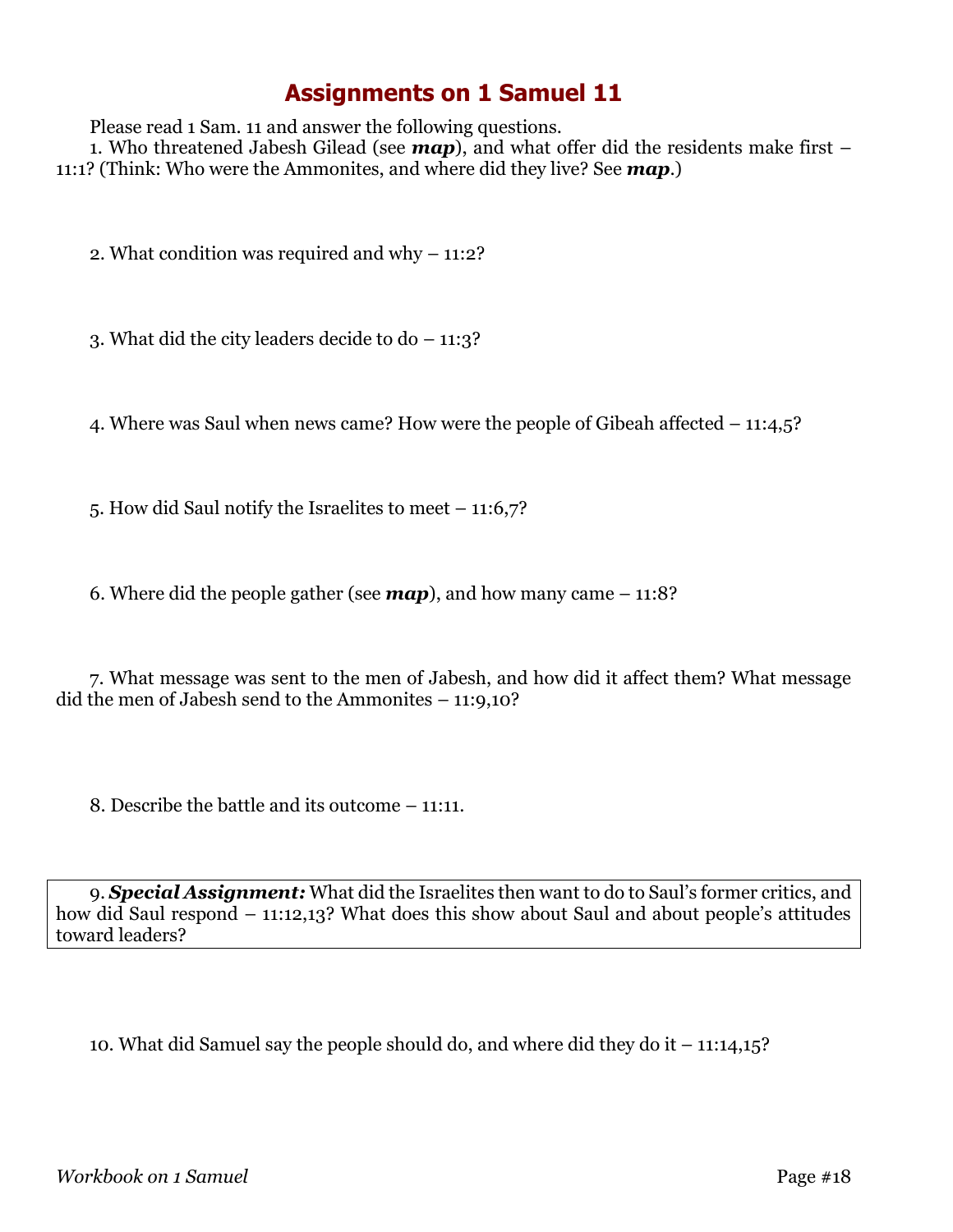Please read 1 Sam. 12 and answer the following questions.

1. What challenge did Samuel make to the people – 12:1-3? (Think: How did this relate to the change of government?)

2. *Special Assignment:* How did the people answer? How did Samuel commit them to the answer – 12:4,5? What does this prove about the people's reasons for wanting a king?

3. What leaders had God originally provided Israel, and what had they done for Israel – 12:6- 8? (Think: What did this prove about God?)

4. What sins had Israel committed, and what happened as a result  $-$  12:9,10? Give b/c/v for these events. (Think: What are Baals and Ashtoroth?)

5. What other leaders had God sent Israel? What cycle is Samuel describing in 12:6-11? (Think: What lesson should Israel have learned?)

6. What change had Israel requested and under what circumstances – 12:12? (Think: How did this fit Samuel's point?)

7. What application did Samuel make now that Israel had a king – 12:13-15? (Think: Would the change of government solve Israel's problem? Explain.)

8. What sign did Samuel call for, and what was its purpose – 12:16-18? (Think: What was the purpose of miracles?)

9. What conclusion did the people reach? What request did they make – 12:19-21?

10. What assurances and predictions did Samuel then give – 12:22-25?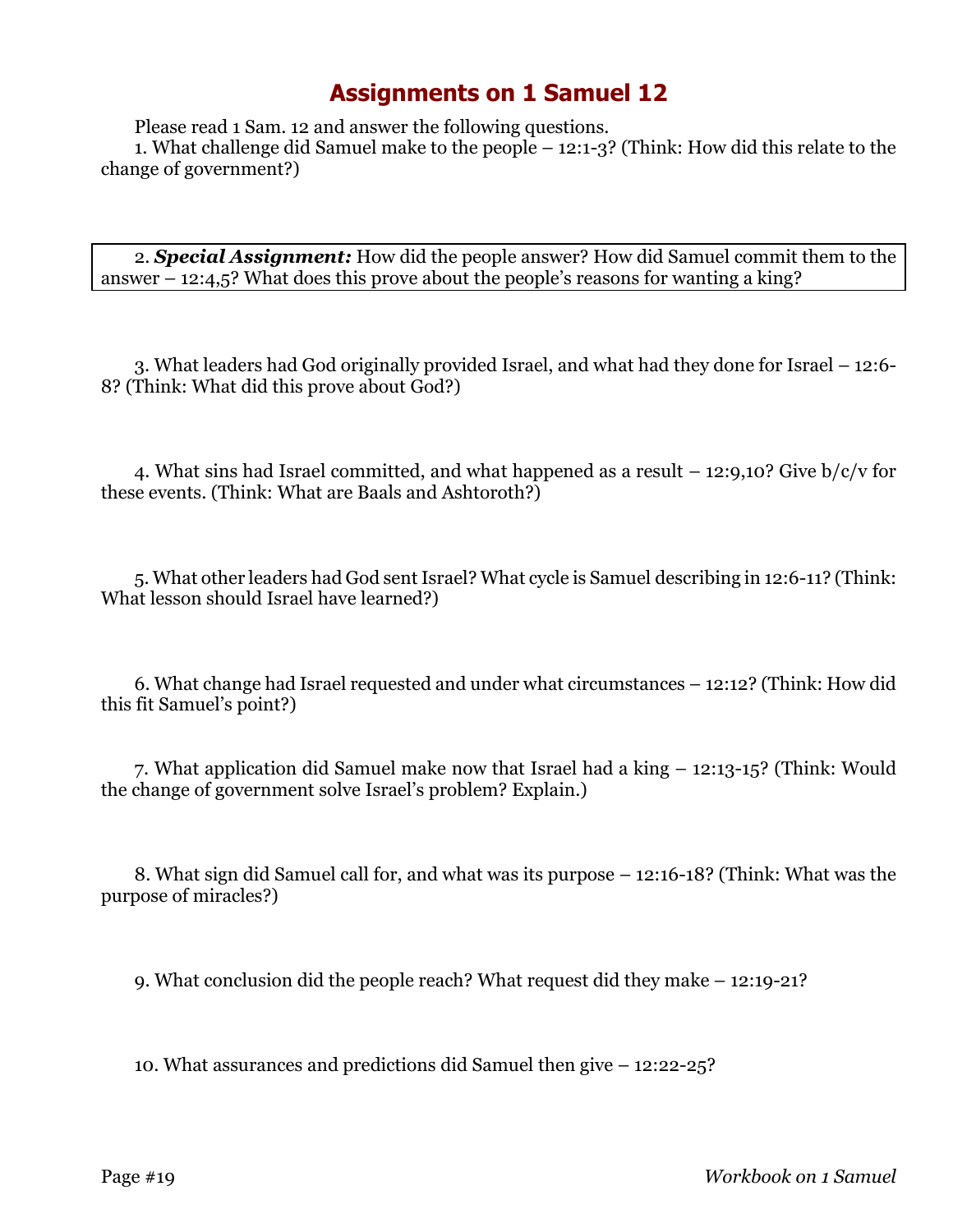Please read 1 Sam. 13 and answer the following questions.

1. Name Saul's son. How was the army divided between Saul and his son – 13:1,2? (Locate places on a *map*.)

2. What battle did Saul's son win, and what was the effect – 13:3,4? (See *map*.)

3. Describe the Philistine army – 13: 5 (locate places on a *map*).

4. How were the Israelites affected by the Philistines – 13:6,7?

5. Describe the sin of Saul in 13:8-10. (Think: What had Samuel said to Saul about this? Check cross-references.)

6. How did Saul try to justify his act  $-13:11,12$ ?

7. *Special Assignment:* What did Samuel say about Saul's act, and what would be the consequence of it  $-13:13-15$ ? What weakness do we see in Saul for the first time here?

8. Describe the size and location of the Israelite army compared to the Philistine army – 13:15,16). (See *map*.)

9. What did the Philistines do to provoke Israel – 13:17,18?

10. What additional hindrance did Israel have in fighting the Philistines – 13:19-23?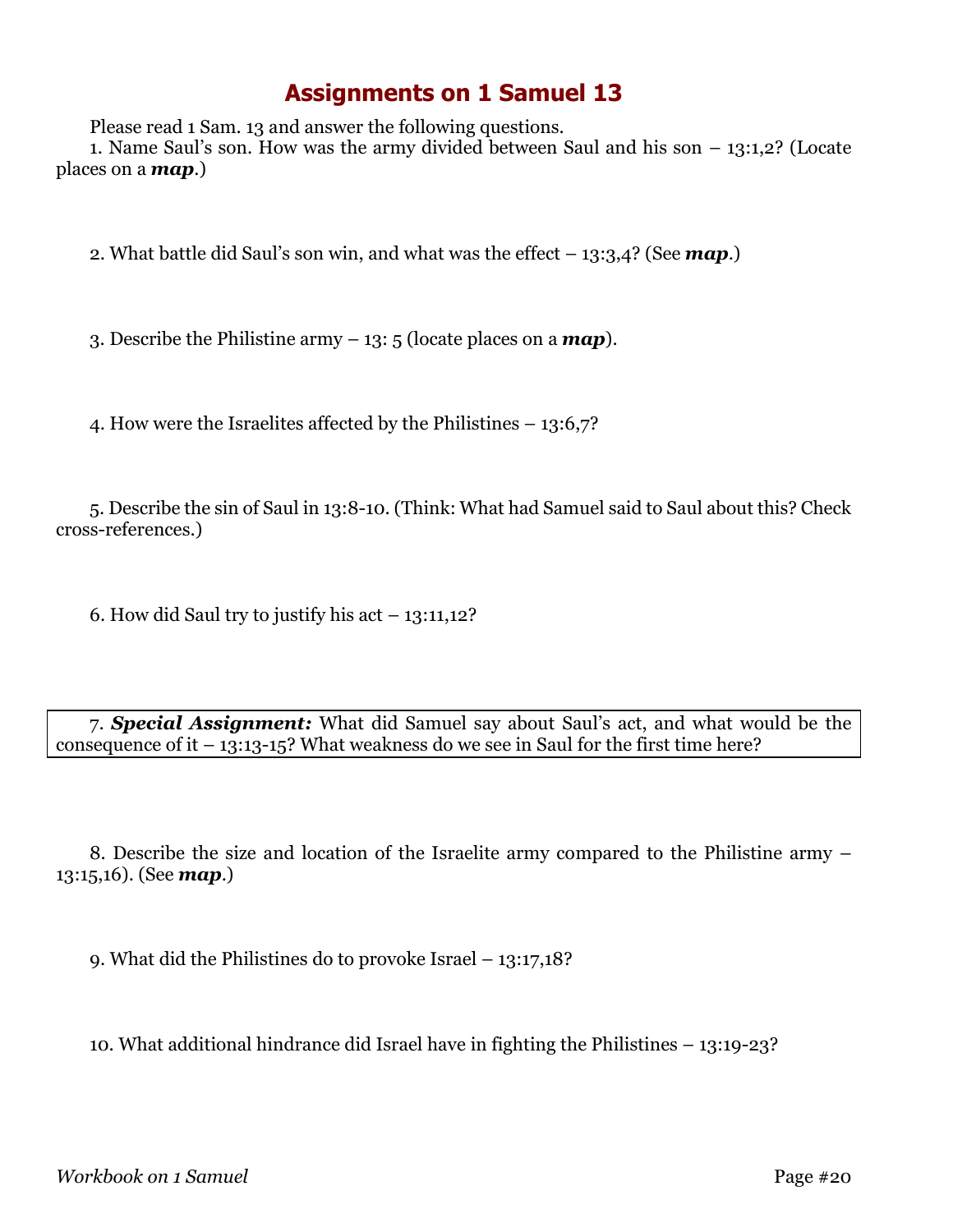Please read 1 Sam. 14 and answer the following questions. 1. Where was Saul (see  $map$ ), and how many men were with him  $-14:1,2$ ?

2. Who was "wearing an ephod," and what was his relationship to  $Eli - 14:3$ ? (Think: So what official position did he hold?)

3. *Application*: What did Jonathan and his armor bearer decide to do – 14:4-7? Describe Jonathan's faith as stated in v26. What lessons can we learn?

4. What sign did Jonathan devise to determine their course of action – 14:8-10?

5. What did the Philistines say to Jonathan – 14:11,12?

6. Describe Jonathan's victory – 14:13,14.

7. How did Saul discover that something unusual was happening – 14:15,16?

8. How did he find out that Jonathan was missing – 14:17?

9. What did Saul's army find when they arrived at the battle scene – 14:18-20?

10. Who joined with Saul as the battle progressed – 14:21,22?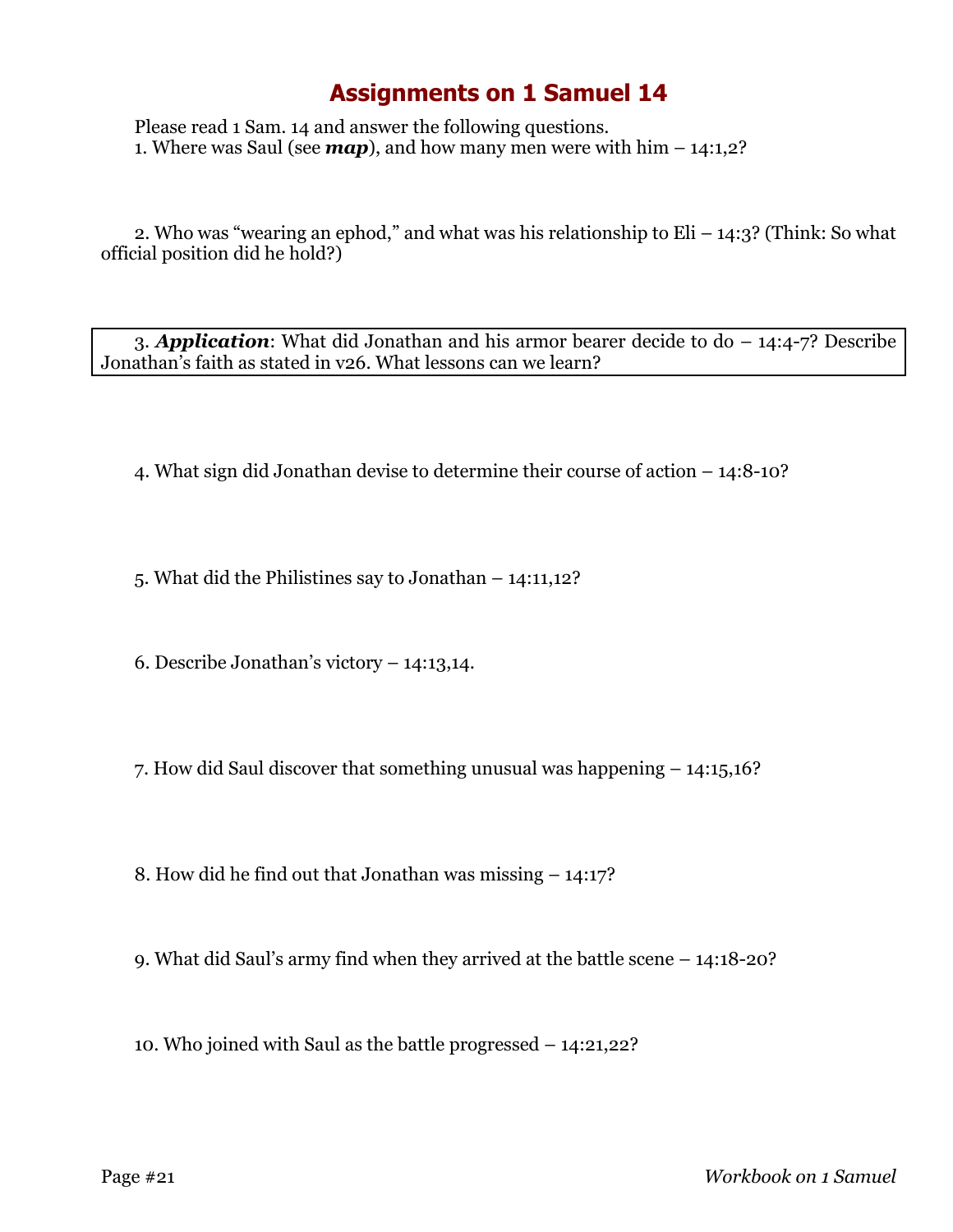11. What oath had Saul sworn  $-14:24$ ? (Think: What is an oath? What is fasting?)

12. Describe what Jonathan did that contradicted the oath – 14:25-27.

13. What did Jonathan say about the oath when told of it – 14:28-30? (Think: Was Saul's oath wise to make? Explain.)

14. What error did the people commit that evening – 14:31,32? (Think: What did the Old Testament say about this? Give  $b/c/v$ .

15. What did Saul do about this conduct – 14:33,34?

16. What did Saul want to do that night, and what was done first – 14:36,37?

17. What conclusion did Saul reach, and how was the guilty party discovered – 14:38-42? (Think: Where else was a similar method used?)

18. What did Saul determine to do, and how did the people prevent it – 14:43-46? (Think: What does this story show regarding Saul's motivations?)

19. Describe Saul's military conflicts – 14:47,48.

20. Name Saul's family members – 14:49-51.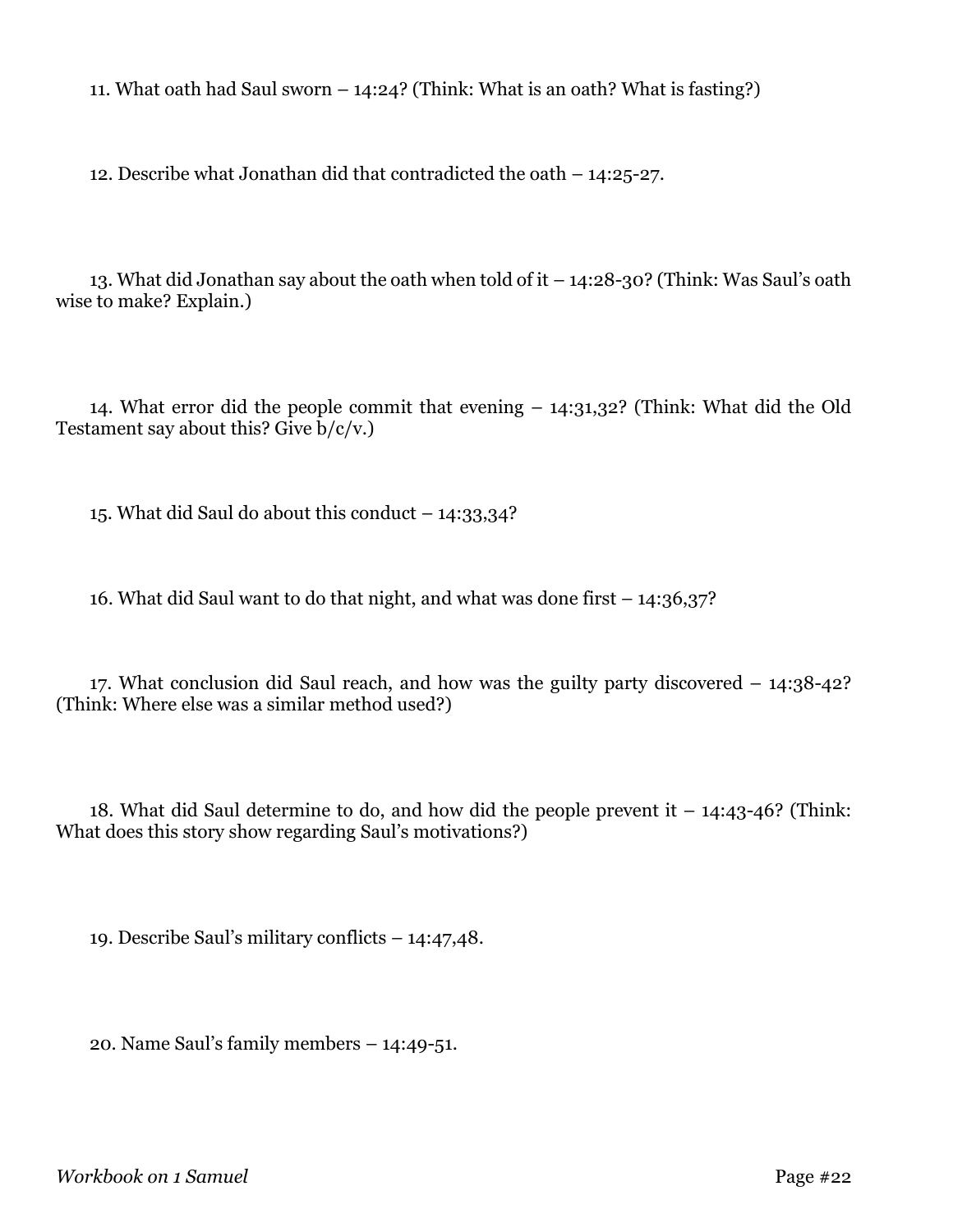Please read 1 Sam. 15 and answer the following questions.

1. Describe exactly what God commanded Saul to do to the Amalekites – 15:1-3. (Think: Where did the Amalekites live? See *map*.)

2. Study other *passages* about the history of the Amalekites, and explain why God commanded their defeat.

3. How many soldiers did Saul have for this battle – 15:4?

4. What did Saul do for the Kenites and why – 15:5,6? (Think: Who were the Kenites, and what had they done for Israel? Study cross-references.)

5. Describe what Saul did to the Amalekites – 15:7-9?

6. How did this differ from what God had commanded?

7. How did God view Saul's act – 15:10,11? (Think: What did Saul do at Carmel? What does this indicate?)

8. How did Saul greet Samuel – 15:12,13? (Think: Do people in sin always admit the sin? Think of other Bible examples.)

9. How did Samuel respond to Saul – 15:14? (Think: How does this demonstrate good teaching methods?)

10. *Application*: How did Saul justify this act – 15:15? What was wrong with Saul's arguments? Give examples of other people who use "arguments" similar to Saul's.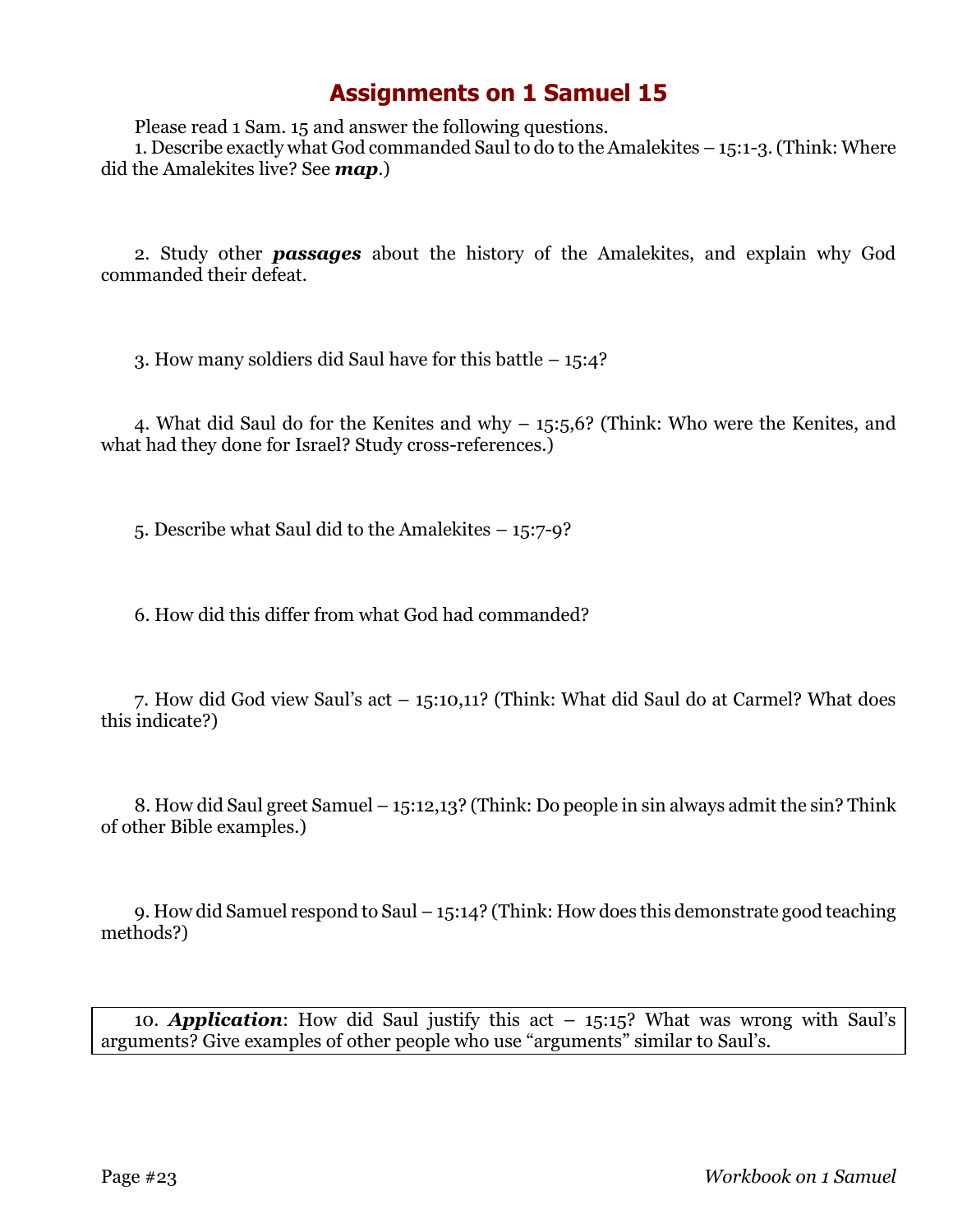11. How had Saul viewed himself in the past? What had God done for him – 15:16,17?

12. What wrong did Samuel say Saul had done – 15:18,19?

13. Did Saul admit or deny guilt? Whom did he blame for what had been done to the Amalekites – 15:20,21?

14. *Application*: List other *passages* about the principle that "obedience is better than sacrifice," then explain the concept  $-15:22$ . Give some examples from everyday life that illustrate the concept.

15. *Define* "rebellion," "stubbornness," and "witchcraft." Explain 15:23. (Think: What other passages refer to rebellion or stubbornness?)

16. What consequence would come to Saul for his sin?

17. How did Saul respond to Samuel's rebuke? What did Samuel say then – 15:24-26?

18. How did Saul insist on his own way? How did Samuel use the result – 15:27-29?

19. What did Samuel say to Agag, and what did he do to him – 15:30-33?

20. Describe Samuel's future relationship with Saul – 15:34,35.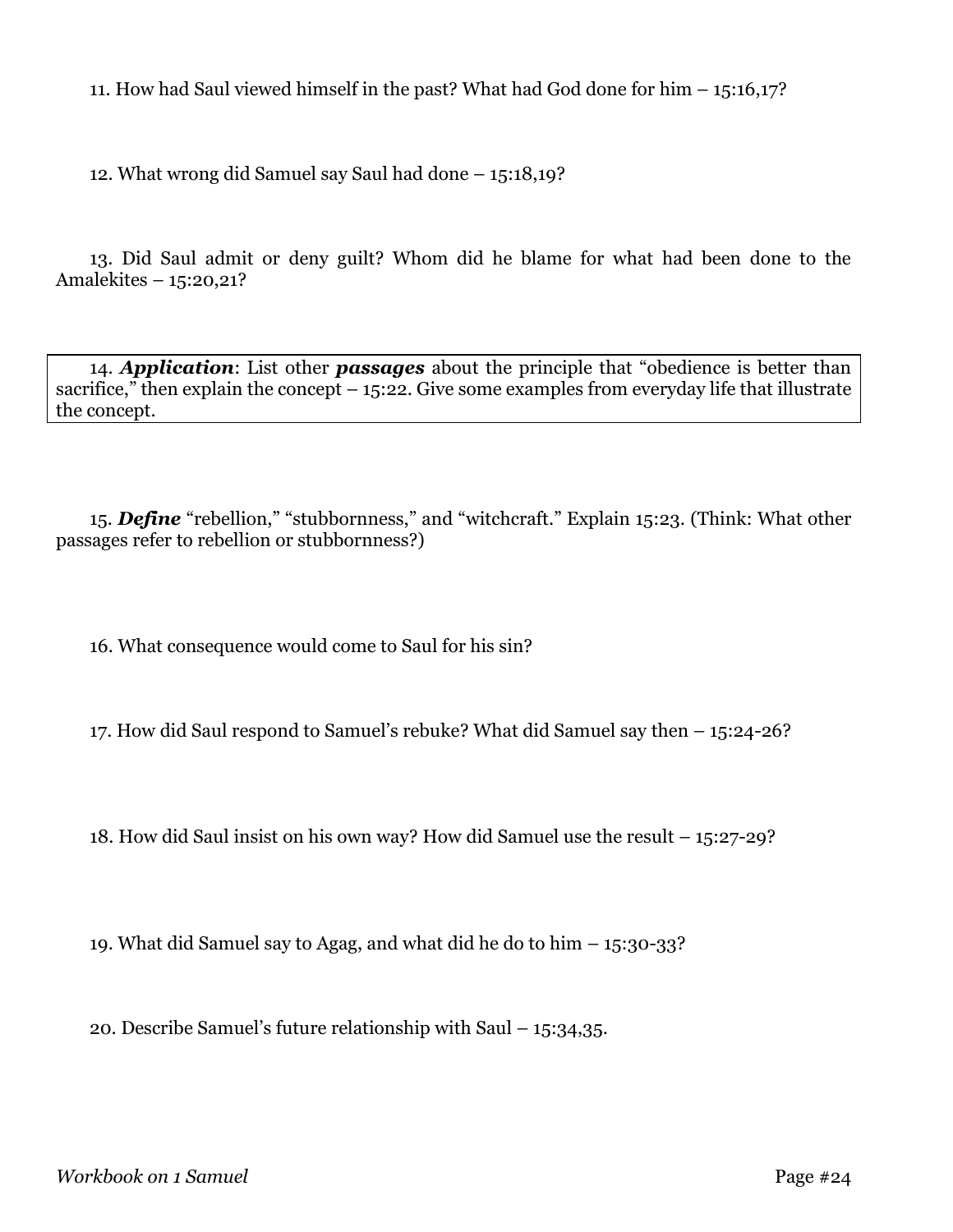Please read 1 Sam. 16 and answer the following questions. 1. What did God instruct Samuel to do next – 16:1?

2. What objection did Samuel have? How did God resolve the problem – 16:2,3?

3. Describe Samuel's conversation with the elders – 16:4,5. (See a *map*.) (Think: What else do we know about Bethlehem? How does 1 Samuel 16 relate to other stories about Bethlehem?)

4. Which son of Jesse did Samuel meet first? What did Samuel think about him – 16:6?

5. *Application*: How did God respond to Samuel, and what lessons should we learn – 16:7? List other *passages* with similar teaching.

6. What other sons of Jesse are named, and how many sons did he have – 16:8-10?

7. Name the son that was finally anointed, and describe both him and his work – 16:11-13. (Think: What would shepherds do, and what would David have learned from this work?)

8. How did God's Spirit treat David differently from Saul – 16:13,14? (Think: What is the significance of this?)

9. How did Saul's servants suggest he handle his problem, and how did they describe David – 16:15-18? (Think: What can we learn about the power of music?)

10. What did Saul think of David, and how did David serve Saul – 16:19-23?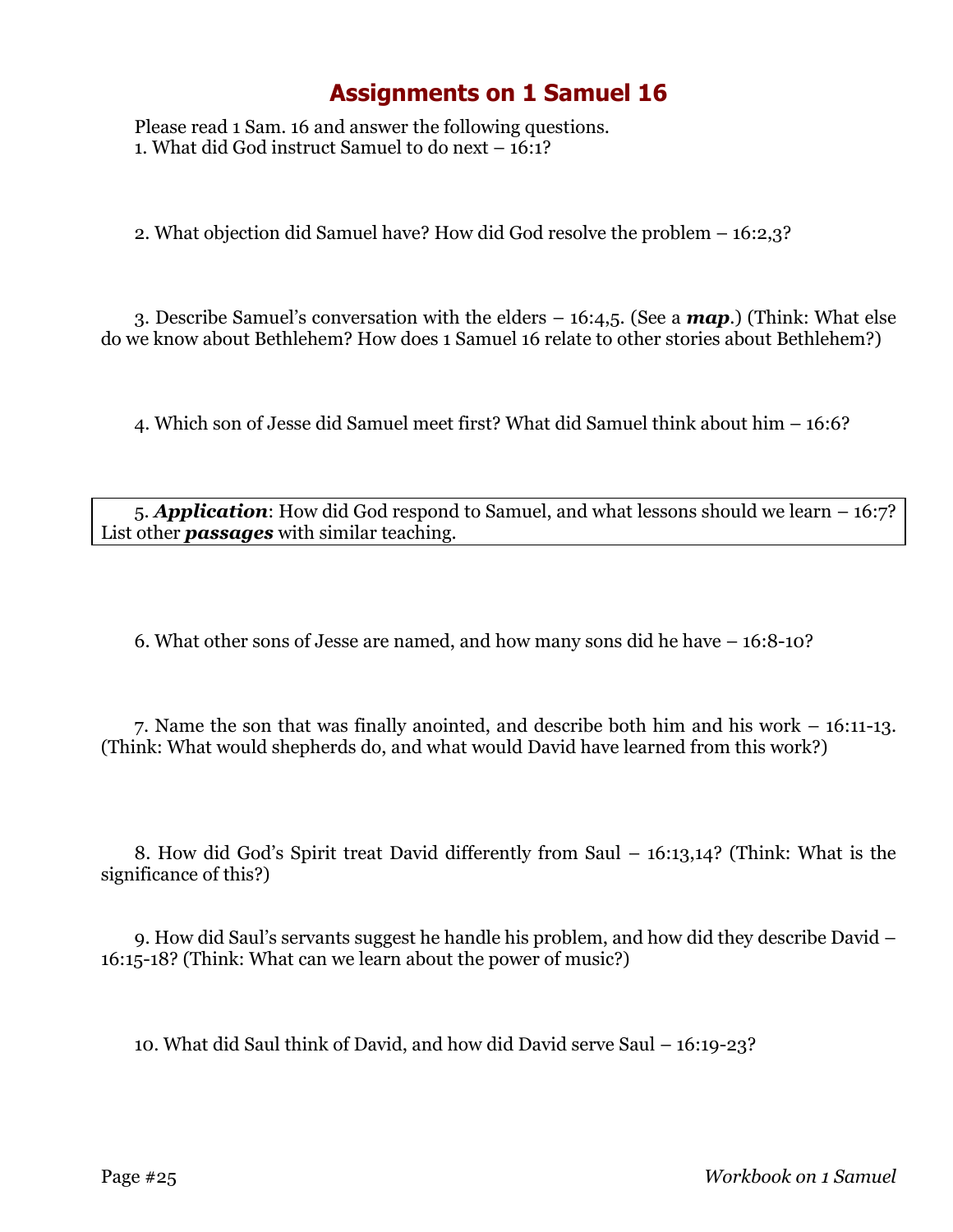Please read 1 Sam. 17 and answer the following questions. 1. With whom and where did the battle in this chapter occur – 17:1-3 (see *map*)?

2. Describe the Philistine champion – 17:4-7. (Think: Convert measurements to our units.)

3. What challenge did he issue to Israel, and how did the Israelites react – 17:8-11? (Think: How long did he continue to make this challenge  $-$  v16?)

4. Describe David's family – 17:12-14.

5. Where was David during this time – 17:15?

6. What errand did Jesse give David – 17:17,18?

7. What was happening when David arrived, and what did he do – 17:20-22?

8. What rewards had been promised to one who would defeat Goliath – 17:23-25?

9. What was David's reaction when he heard about Goliath – 17:26,27?

10. Who was Eliab, and what did he say to David – 17:28?

11. What did David volunteer to do, and what did Saul think about it  $-17:32,33$ ? (Think: Compare 16:18. In what sense was David a "youth"?)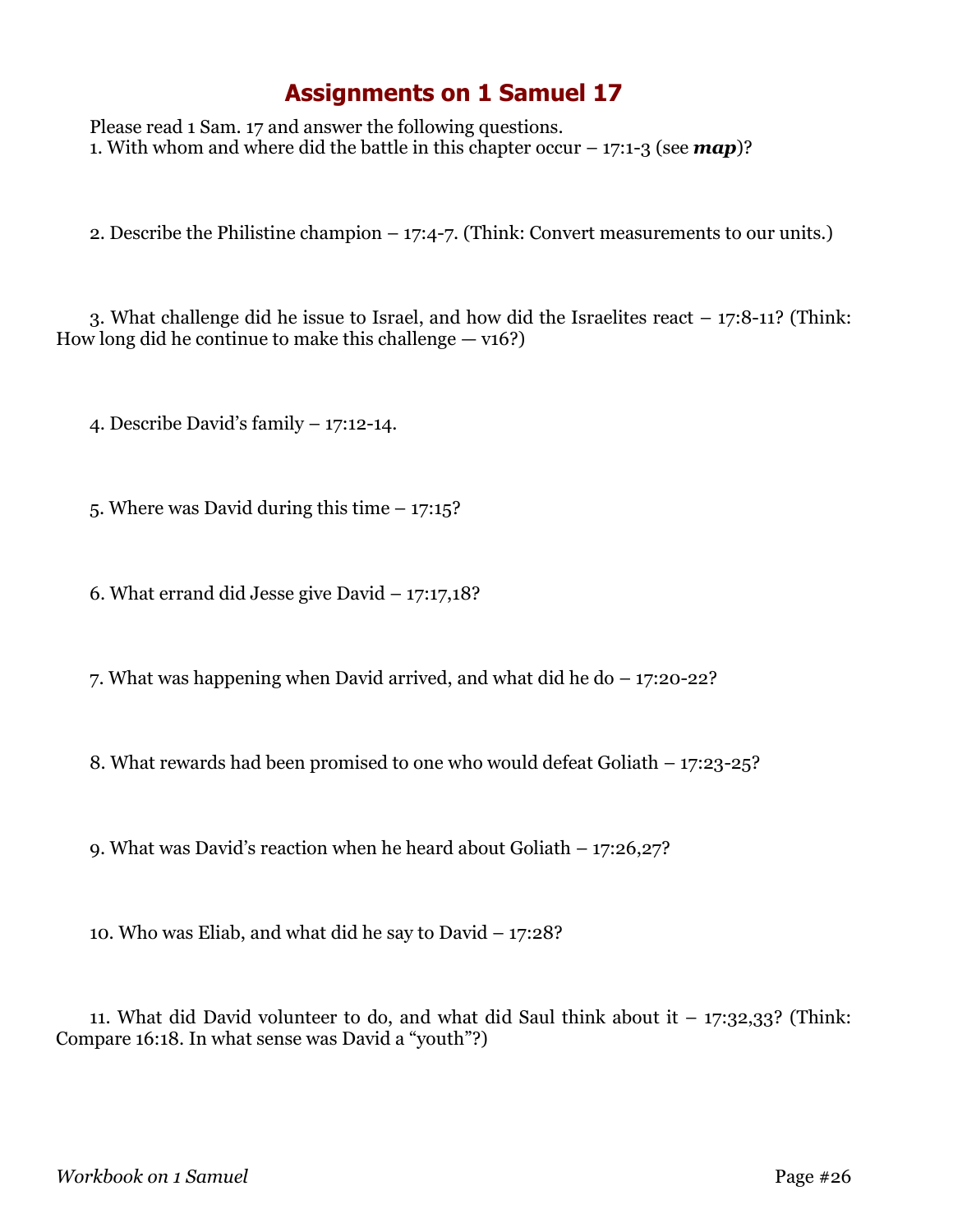12. Describe David's past experience and success in fighting – 17:34-37.

13. *Application*: How did David's faith affect his attitude toward fighting Goliath? What lessons can we learn?

14. What weapons did Saul give David, and what did David do with them – 17:38,39? (Think: What does this teach us?)

15. What weapons did David choose instead – 17:40?

16. What did Goliath say to David – 17:41-44? (Think: Why say such things?)

17. What reason did David give why he would win – 17:45-47?

18. Explain the lesson of 17:47 in your own words. (Think: What does this teach about faith and works?)

19. How did David prevail against Goliath – 17:48-50?

20. How did he behead the giant  $-17:51$ ? (Think: Did the Philistines keep Goliath's promise of v9?)

21. What did Israel do as a result of David's victory over Goliath – 17:52,53?

22. What question did Saul ask about David  $-17:55-58$ ? (Think: In light of 16:15-23, why would Saul ask this?)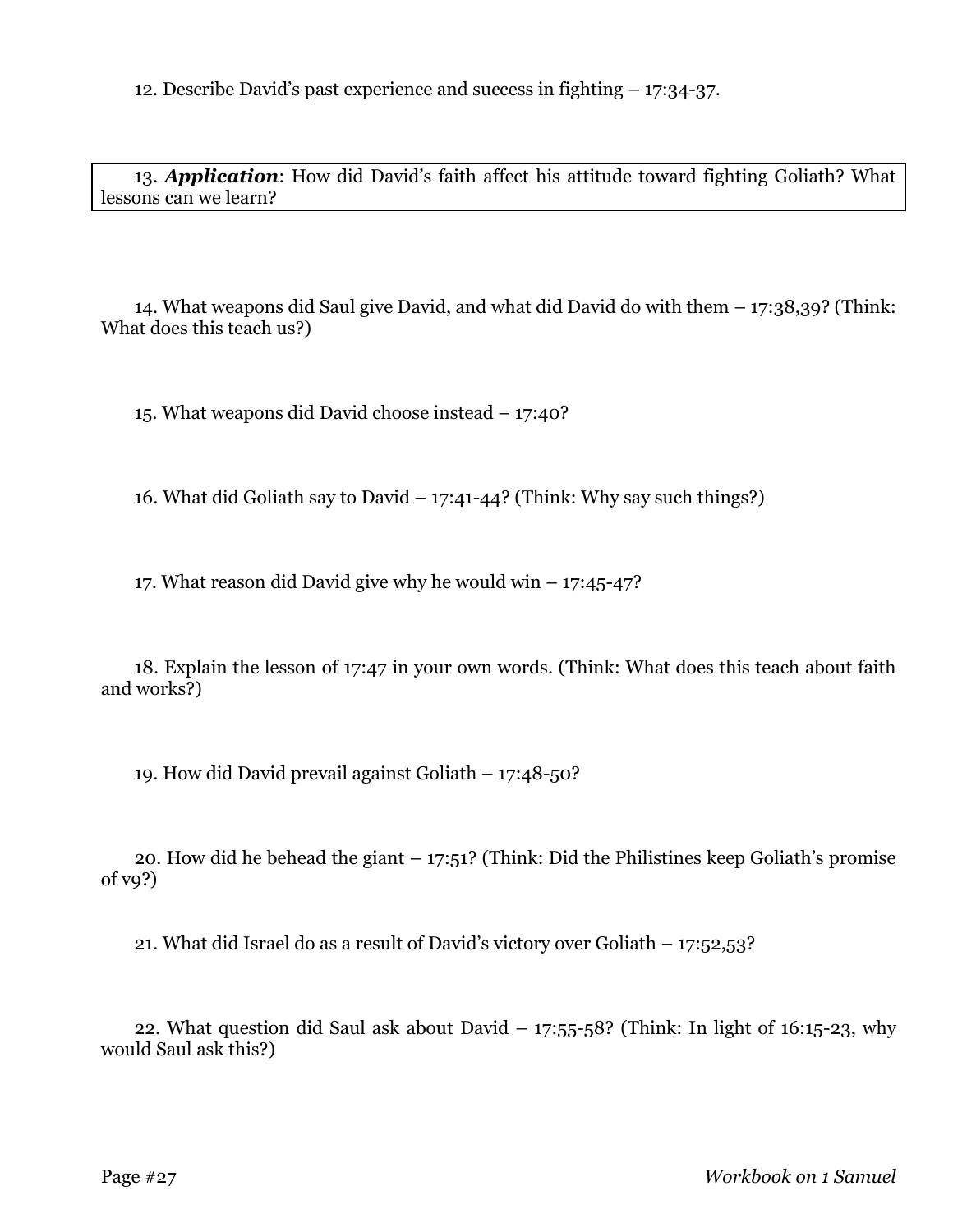Please read 1 Sam. 18 and answer the following questions. 1. How much did Jonathan care for David  $-18:1$ ?

2. What is a covenant, and who made a covenant – 18:3?

3. What did Jonathan do as a sign of the covenant – 18:4? (Think: How would you answer someone who claimed vv 1-4 prove David and Jonathan were homosexuals?)

4. How did David conduct himself, and what position did Saul give him – 18:5?

5. Who greeted David on his return from battle – 18:6?

6. What saying exalted David compared to Saul – 18:7?

7. How did Saul react to David's honor – 18:8,9? (Think: What does this show about Saul?)

8. What problem did Saul have and how did David help – 18:10? (Think: Where else have we read about this?)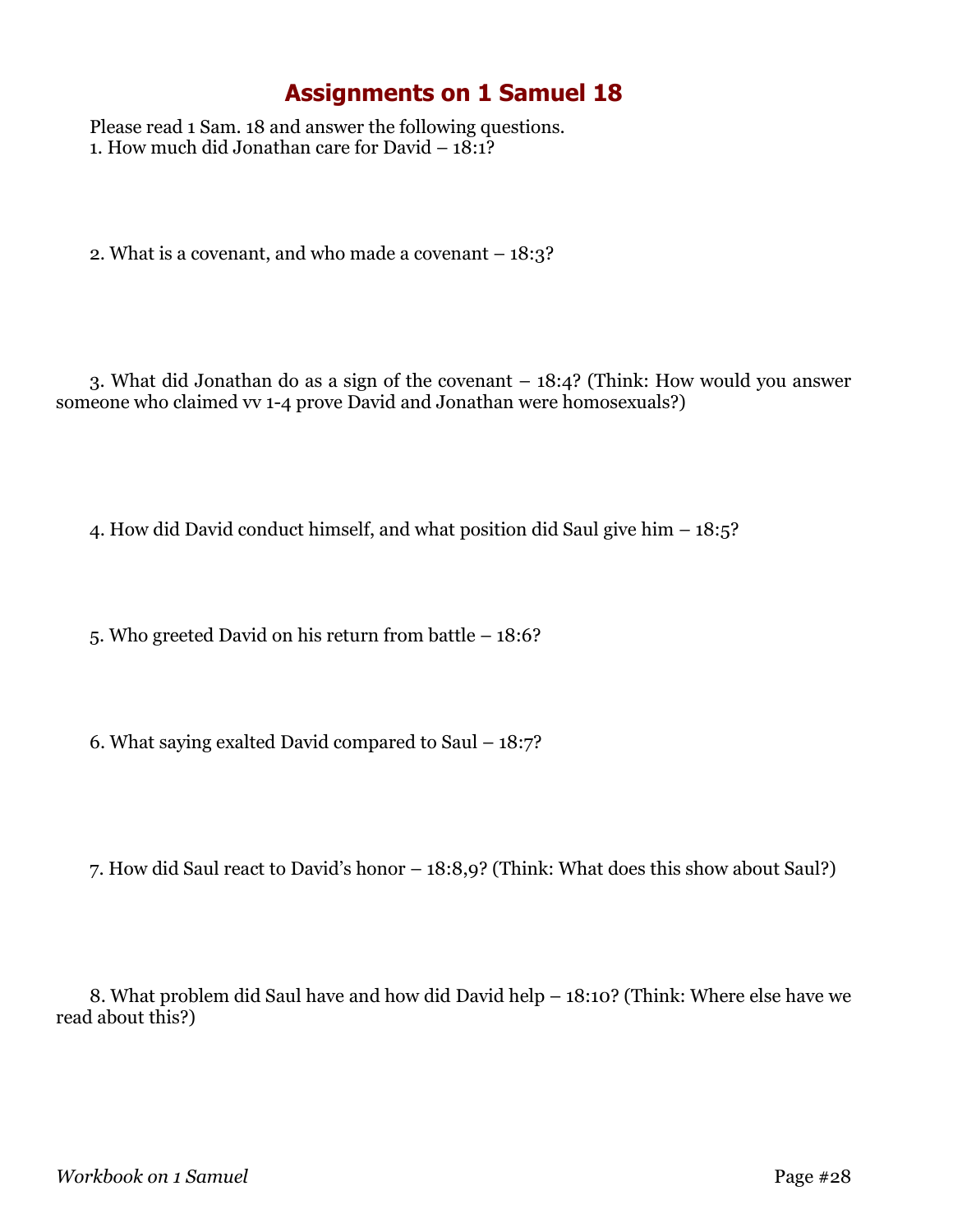9. What harm did Saul attempt, and what was the result – 18:11? (Think: What would have motivated such evil?)

10. Why was Saul afraid of David – 18:12? (Think: Was Saul acting rationally? What would people have thought had he killed David?)

11. What did Saul do with David next, how did David act, and what did the people think of him – 18:13-16? (Think: Why might Saul have done this? Did it work?)

12. What offer did Saul make to David in 18:17, and what was his motive? (Think: What promise would this have fulfilled?)

13. How did David respond, and what came of the offer – 18:18,19?

14. What circumstances led Saul to make another similar offer to David, and how did he try to persuade him  $-18:20-22$ ?

15. What objection did David offer – 18:23?

16. *Define* "dowry." What "dowry" did Saul ask? How did David provide it – 18:24-27?

17. Describe David's relationship to Michal and to Saul – 18:28-30.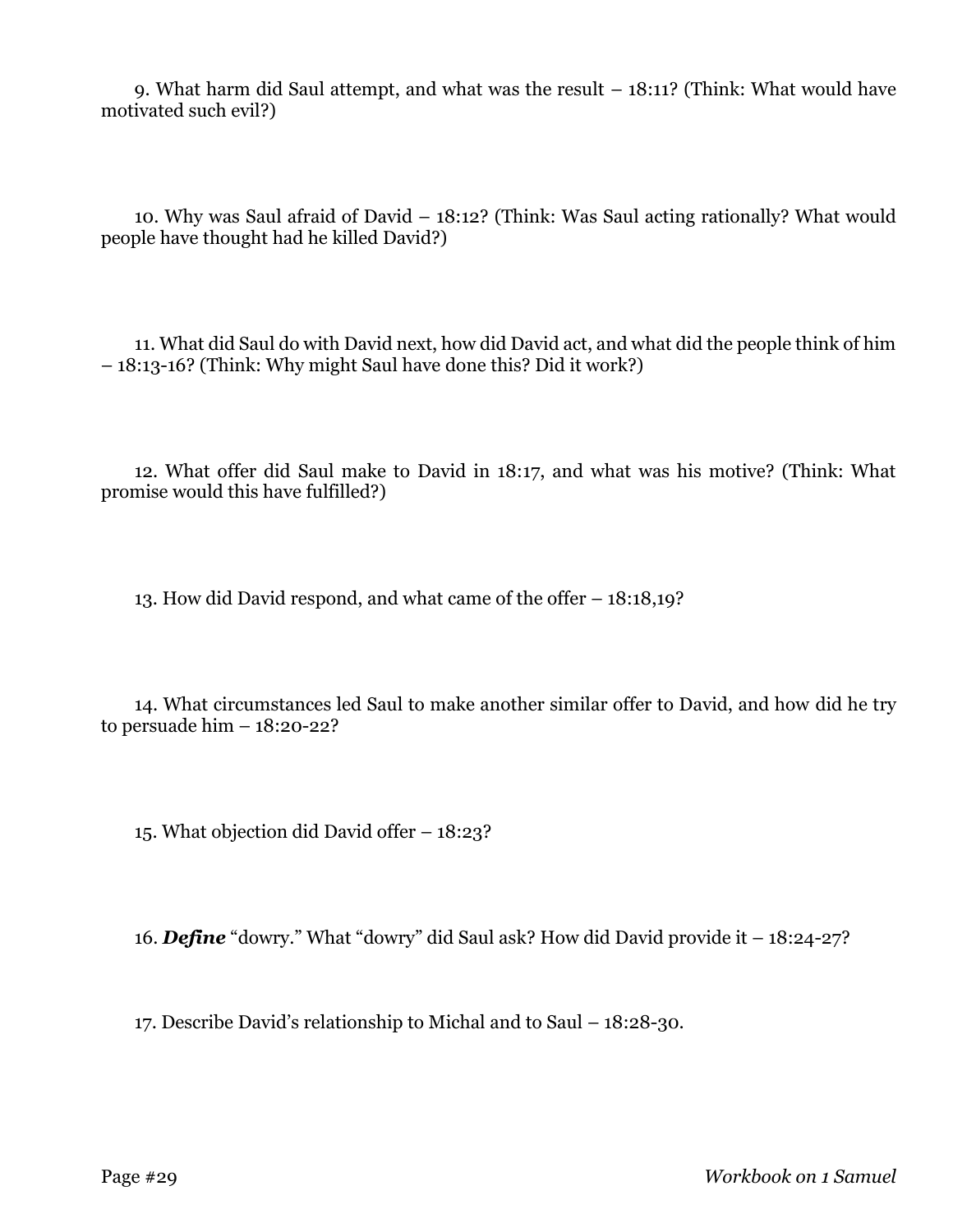Please read 1 Sam. 19 and answer the following questions. 1. What did Saul instruct his servants? What did Jonathan tell David about it – 19:1-3?

2. What reasons did Jonathan give why Saul should not harm David – 19:4,5? (Think: What sin would Saul commit if he killed David? Why would this be especially evil for a ruler?)

3. What agreement did Saul make, and how strongly did he state it – 19:6? (Think: What does this story show about Jonathan?)

4. Describe how Saul broke his oath to Jonathan. Where else had he done a similar thing – 19:8-10? (Think: What does this show about Saul?)

5. *Case study:* Some claim people like Saul have a psychological or mental disease and should be excused on the grounds that they are not accountable. Give a Biblical response.

6. What did Saul do next to try to capture David? Who warned David about it – 19:11?

7. Describe how Michal helped David escape – 19:12-14.

8. How did Saul respond to Michal's deceit? How did she justify it – 19:15-17? (Think: What does this show about Michal? How did Saul's conduct affect his children?)

9. *Special assignment:* Try to find a psalm David wrote during this period.

10. Where did David flee to escape Saul – 19:18,19?

11. Describe what happened when Saul sent messengers to capture David – 19:20,21.

12. Describe what happened when he went to capture David – 19:22-24. (Think: Why did God make Saul and his messengers do this? Where else is this proverb about Saul quoted?)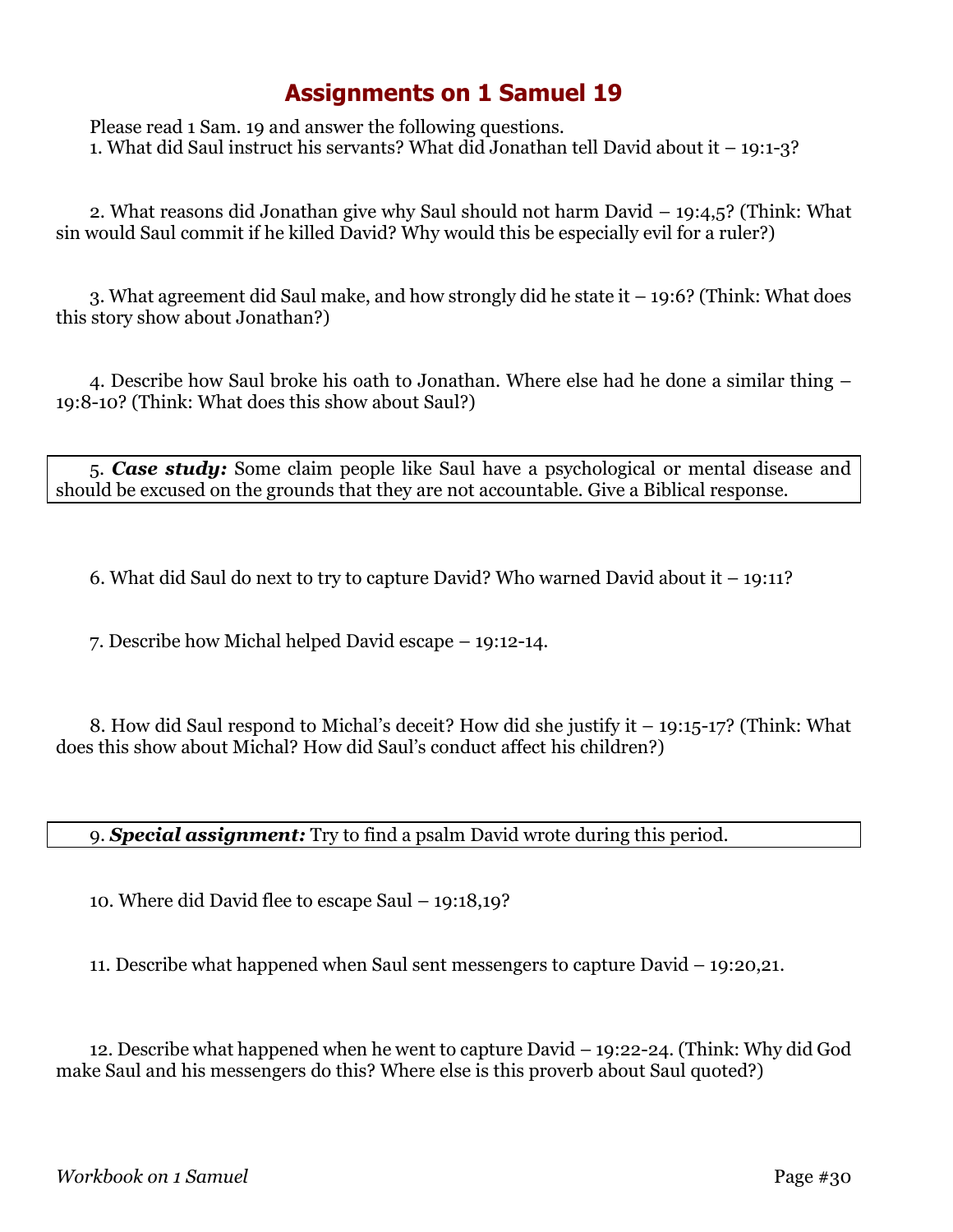Please read 1 Sam. 20 and answer the following questions. 1. What complaint did David raise to Jonathan? How did Jonathan respond – 20:1,2?

2. What reason did David give why Jonathan did not know Saul's intent – 20:3? (Think: What relationship did David & Jonathan have?)

3. Describe David's plan for determining Saul's true intent – 20:5-13? (Think: What request did David make based on his covenant with Joshua – 20:8?)

4. What covenant did Jonathan request in 20:14-16?

5. *Special assignment:* Explain how David later fulfilled this promise.

6. What sign would Jonathan use to tell David Saul's attitude – 20:19-22? (Think: Why was such a sign needed? Why couldn't Jonathan just go personally tell David?)

7. What did Saul think when David was absent from the first day of the feast – 20:24-26? Explain. (Think: What was the new moon?)

8. How did Saul act on the second day when Jonathan gave him the agreed-upon explanation for David's absence – 20:27-30? (Think: Why criticize Jonathan's mother?)

9. What reason did Saul give why Jonathan should oppose David – 20:31?

10. How did Jonathan try to reason with Saul? What did Saul do as a result – 20:32-34?

11. Describe Jonathan and David's farewell – 20:35-42.

12. *Special assignment:* List and explain Bible principles that Jonathan should have applied in this situation in which his father sinfully hated Jonathan's friend.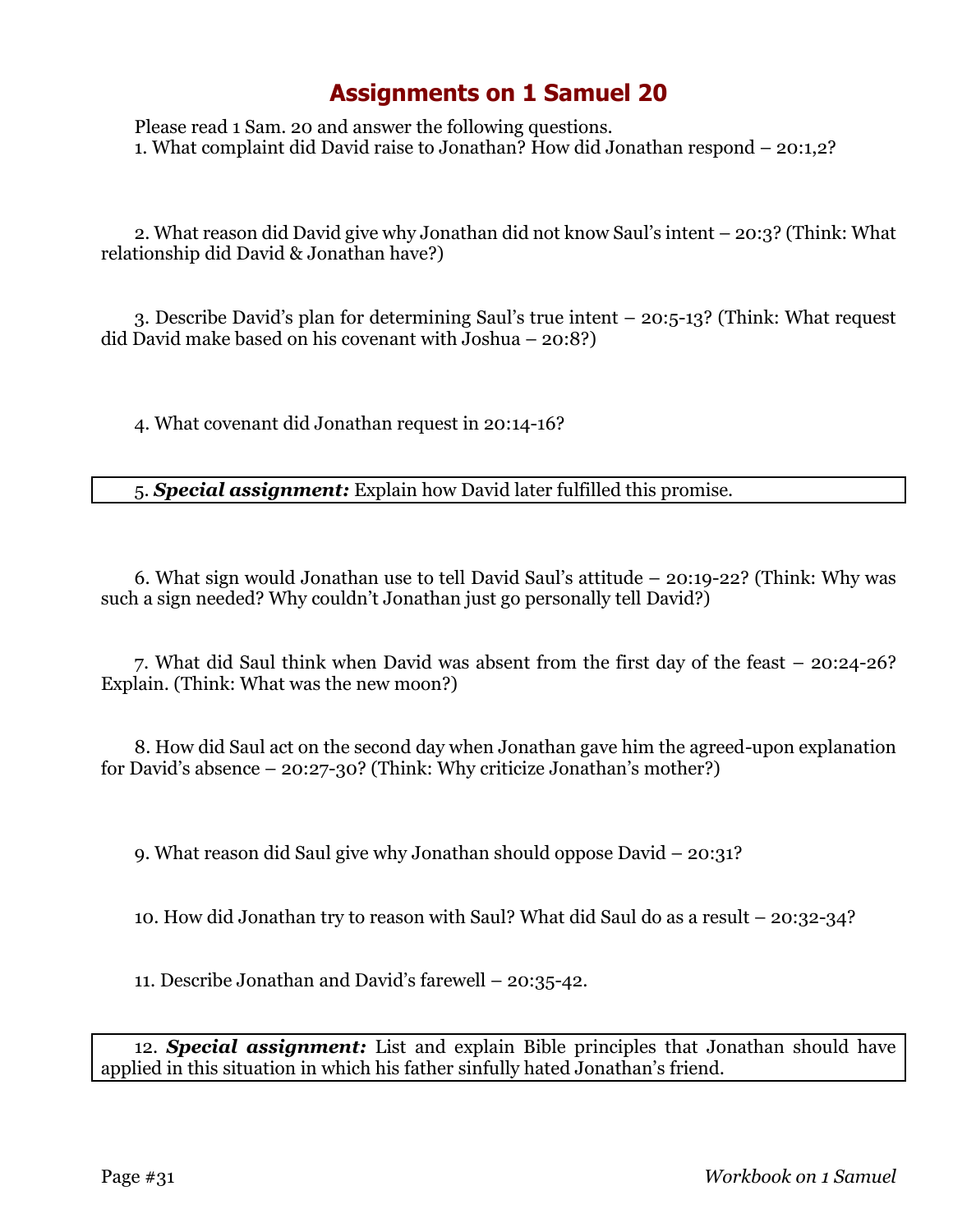Please read 1 Sam. 21 and answer the following questions. 1. Where did David go (see  $map$ ), and whom did he meet there  $-21:1$ ?

2. What question was asked of David, and how did he answer – 21:2? (Think: Was David right in doing this? What consequences did it later bring to the priests?)

3. What did David ask for, and what was he given – 21:3-6? (Think: What bread was this, and what did the law say about it?)

4. What other *passages* refer to this event, and what do they say about it?

5. *Special assignment*: Did David do right in accepting this? What should we learn?

6. Who witnessed these events, and what problem later occurred as a result – 21:7?

7. What else did David request, and what was given him – 21:8,9?

8. Where did David go next – 21:10 (see *map*)? (Think: Why go there?)

9. Who recognized David? What did they know – 21:11,12? How did this affect David?

10. What did David do to avoid danger? Describe his conduct – 21:13.

11. What did Achish do about David – 21:14,15?

12. *Special assignment:* List some psalms David wrote during this part of his life.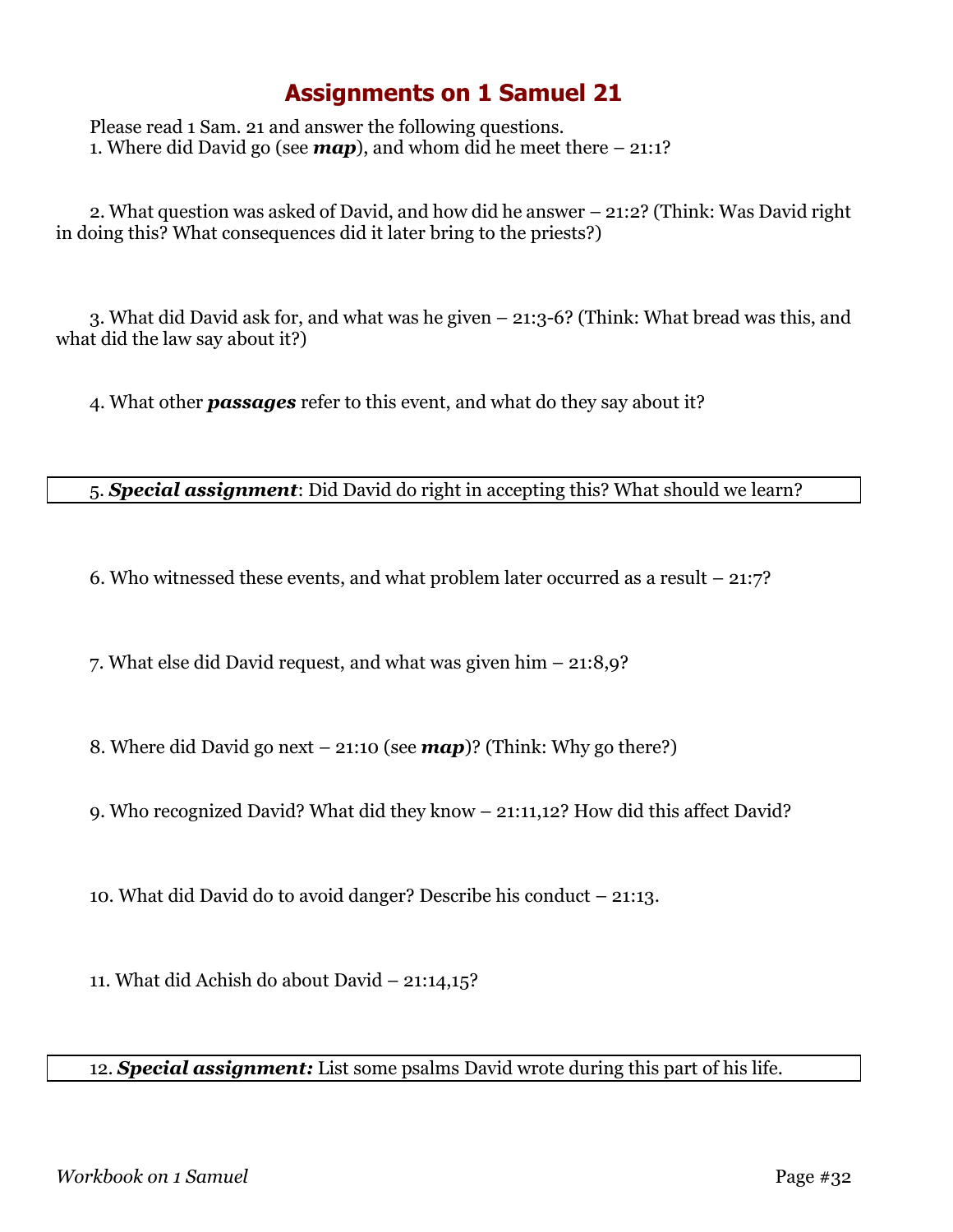Please read 1 Sam. 22 and answer the following questions.

1. Where did David go next, and who all joined him there – 22:1,2? How many were there altogether? (Think: Why would these people go to be with David?

2. To whom did David go to obtain protection for his parents – 22:3,4 (see *map*)?

3. Who advised David where to go next – 22:5? What else do we know of this man? (Think: Why did David need a prophet besides Samuel?)

4. What did Saul ask the Benjamites about David – 22:6,7? (Think: What is the point?)

5. *Special assignment:* How does this relate to the warning Samuel gave Israel when they asked for a king?

6. What did Saul accuse his men of? Who made accusations against the priests – 22:8-10?

7. Whom did Saul call, and what charge did he make against them – 22:11-13?

8. What did Ahimelech say about David – 22:14,15? (Think: Was this a good answer?)

9. What penalty did Saul decree, and who refused to carry it out – 22:16,17? (Think: Why would they refuse?)

10. Who carried out Saul's decree, and what did he do – 22:18,19? (Think: What does this show about Saul? about Doeg?)

11. Who escaped? Where did he go for safety – 22:21-23? (Think: Why would he be safe there?)

12. *Special assignment:* Explain David's responsibility in the deaths of the priests. What should he have done?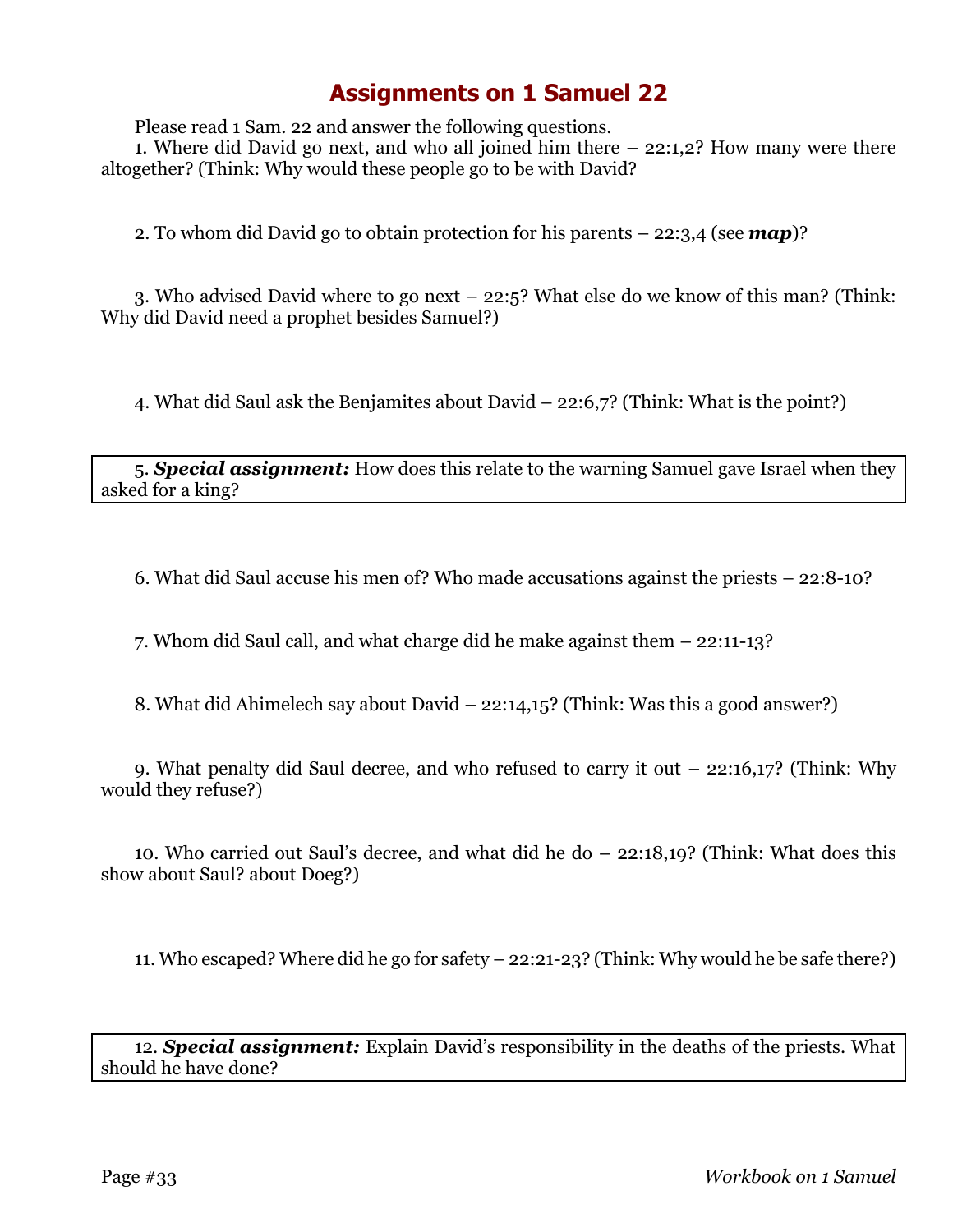Please read 1 Sam. 23 and answer the following questions.

1. What problem did the people of Keilah have (see *map*)? What did God tell David to do about it  $-23:1,2?$ 

2. What did David's men think of this idea? What happened in the battle – 23:3-5?

3. *Special assignment*: Who was Abiathar, and what did he have – 23:6? What is the significance?

4. What did Saul think of this, and why? What did he do – 23:7,8?

5. What did God tell David about Saul and about the people of Keilah – 23:9-13? (Think: What does this show about Saul and about the people of Keilah?)

6. Where did David go (see  $map$ ), and what did Saul do  $-23:14$ ?

7. Who met with David, and what did he say he knew about David – 23:15-18?

8. Who told Saul where David was hiding, and what did they advise Saul to do – 23:19,20? (Think: Why might people act this way?)

9. What did Saul want the people to do for him – 23:21-23?

10. Where did David go (see *map*)? How close was Saul to capturing him – 23:24-26?

11. Describe how David escaped – 23:27-29.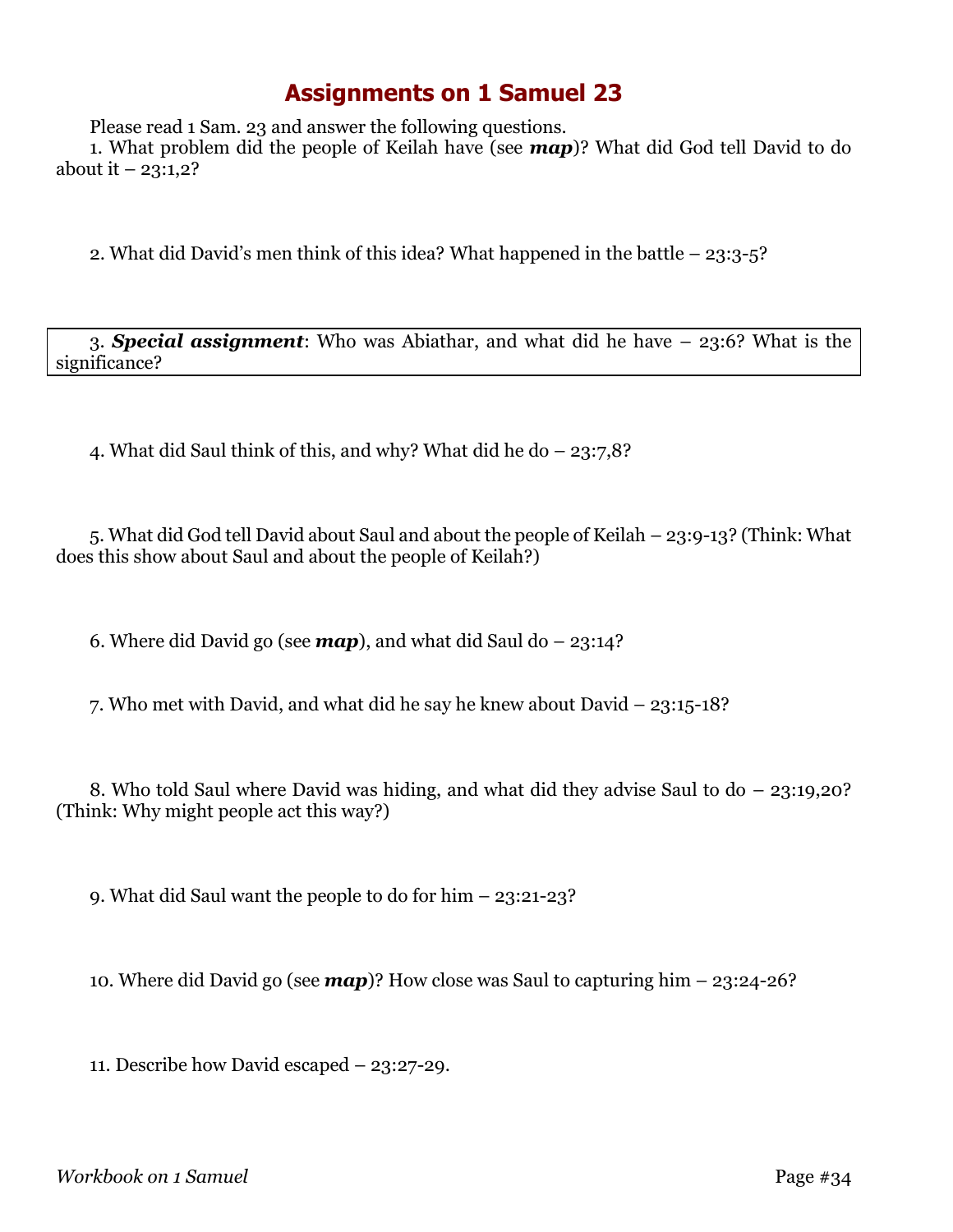Please read 1 Sam. 24 and answer the following questions. 1. Where did David flee to next (see  $map$ ), and what did Saul do – 24:1,2?

2. Describe David's opportunity to harm Saul. What did his men say – 24:3,4?

3. What did David do to Saul, and how did he feel about it – 24:4,5?

4. What did David say to his men about this? How did he restrict them – 24:6,7?

5. *Case Study:* Some people claim we should rebel against any rulers we think are unfair. Explain what the Bible says about our conduct toward rulers (give 3 or 4 b/c/v).

6. What question did David ask Saul in 24:8,9?

7. How did David prove he meant no harm to Saul – 24:10,11?

8. Explain 24:12 & 15 in your own words.

9. *Special Assignment:* Explain the proverb in 24:13 and the illustration in v14.

10. How did Saul react to David's statement – 24:16-19?

11. Explain the concept of returning good for evil and list two *passages* about it.

12. What conclusions did Saul reach regarding David, and what promise did he request – 24:20-22? (Think: What does this show about Saul's real motives?)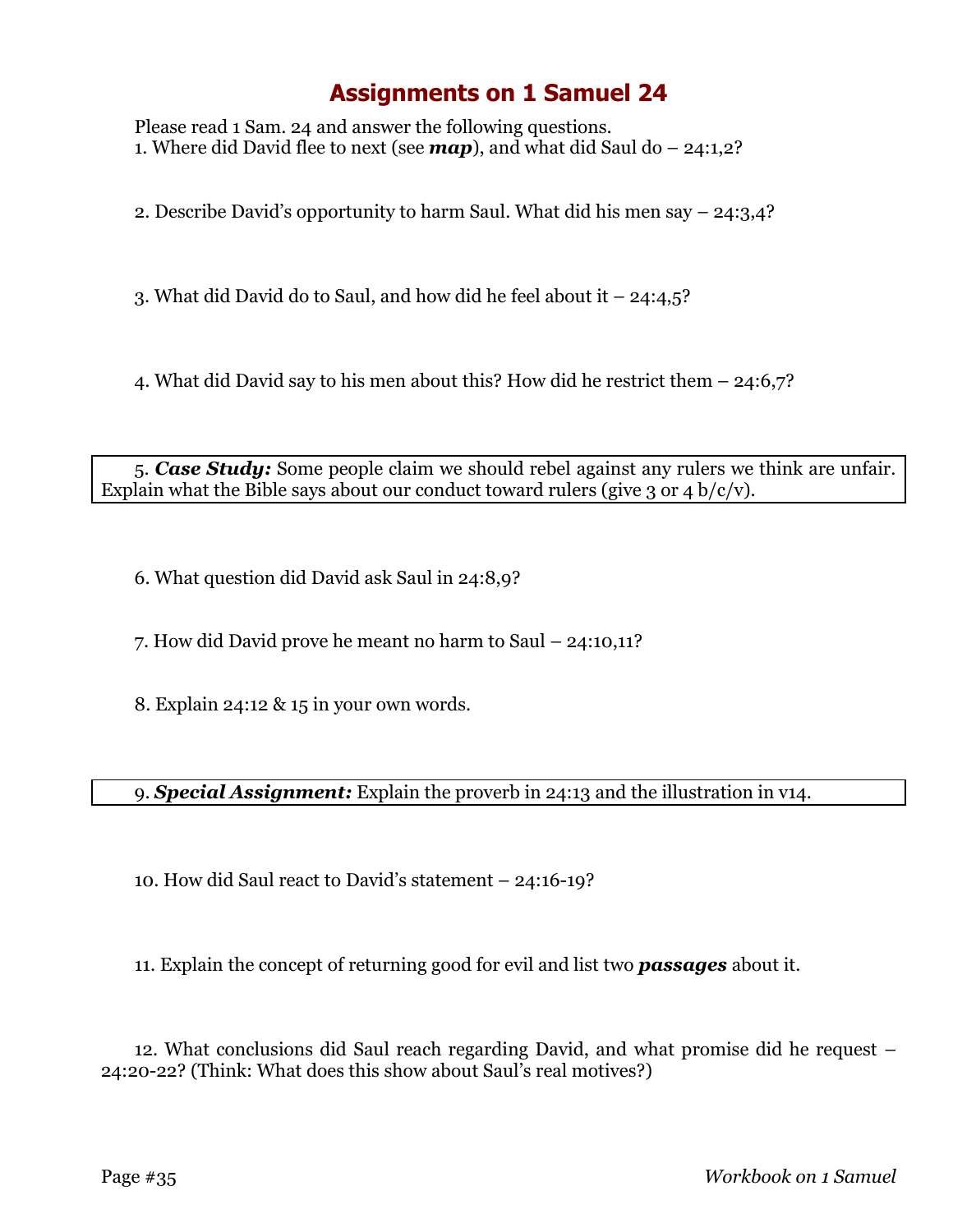Please read 1 Sam. 25 and answer the following questions. 1. What happened to Samuel in 25:1? (Think: In what sense was this the end of an era?)

2. Describe Nabal and Abigail – 25:2,3.

3. How had David's men treated Nabal and his property  $-25:7$  (check other verses in this chapter)? (Think: What proof did David offer to confirm this?)

4. What were Nabal's men doing? What request did David make – 25:4-9? (Think: How were such events celebrated? Why was David's request reasonable? See cross-references.)

5. How did Nabal respond to David? What reasons did he give for this response – 25:10,11? (Think: Was Nabal's response reasonable? Explain.)

6. What did David do when he heard this response – 25:12,13?

7. Who told Abigail what had happened? How did he describe Nabal – 25:14-17? (Think: What does this tell you about Nabal?)

8. *Special assignment:* Describe things people do today that are like what Nabal did?

9. Describe the gift Abigail prepared – 25:18,19.

10. Where did she go, and whom did she meet – 25:20?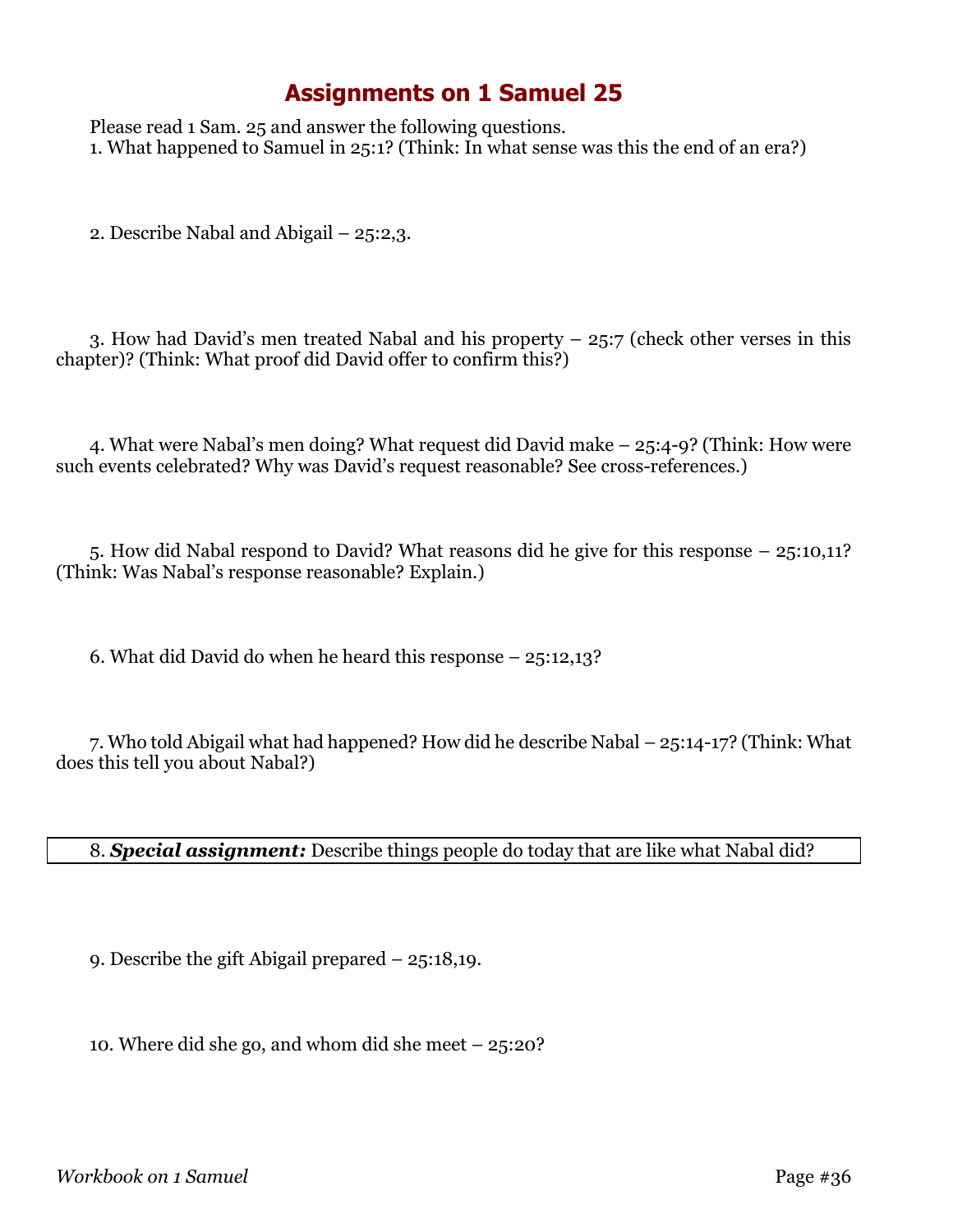11. What was David's intent toward Nabal? Why – 25:21,22?

12. How did Abigail show humility toward David – 25:23,24?

13. What did she say about Nabal's name, and what was her point – 25:25?

14. What reason did she give why David should not harm Nabal – 25:26,31? (Think: What was the purpose of the goods she had with her?)

15. What did she predict about David's future – 25:28-30? (Think: If she knew this, what excuse was there for Nabal's not knowing who David was  $-$  cf. v10?)

16. How did David respond to Abigail's request – 25:32-35?

17. Special Assignment: Explain the Bible teaching about taking personal vengeance. List several *passages*.

18. What was Nabal doing when Abigail returned – 25:36?

19. What happened to him after she told him what she had done – 25:37,38? (Think: How does this illustrate the Bible teaching about vengeance?)

20. What did David do after he heard what happened to Nabal – 25:39-41? (Think: Why would he do this?)

21. Who were David's wives? What happened to his first wife – 25:42-44?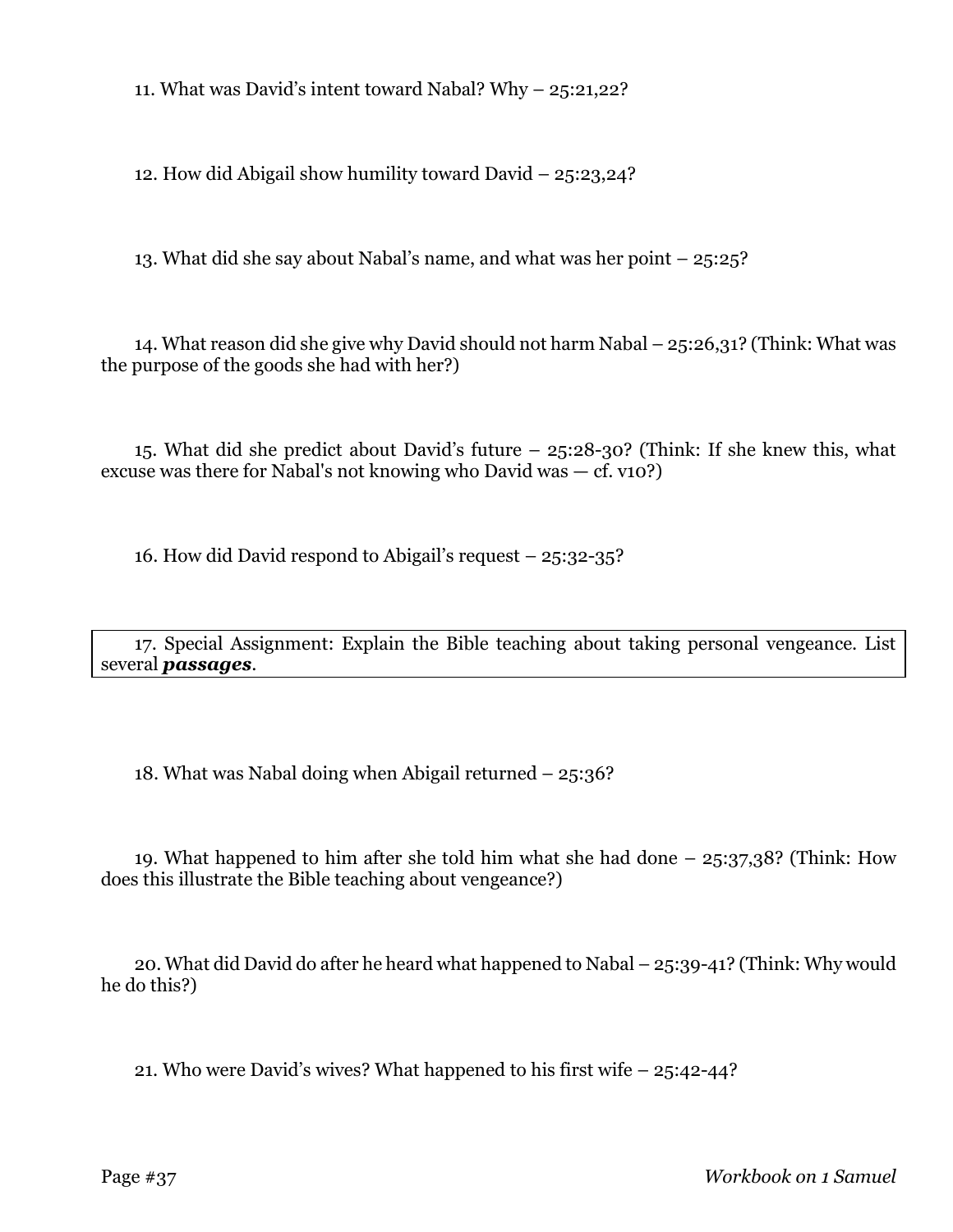Please read 1 Sam. 26 and answer the following questions.

1. Who once again sent a report to Saul about David, and where else have we read about them – 26:1? (See *map*.)

2. What report did they send, and what did Saul do about it – 26:1,2?

3. Describe Saul's encampment – 26:3-5.

4. What did David ask a volunteer to do, and who volunteered – 26:6? (Think: What is told about this man elsewhere?)

5. What did Abishai want to do to Saul, and what did David say – 26:7-11?

6. *Special assignment:* Explain 26:10. What is David's point?

7. What did David do instead – 26:12? (Think: Where have we read a similar event?)

8. Whom did David then address, and what was his charge against him – 26:13-16?

9. What was David's question to Saul – 26:17-20? (Think: Explain vv 19,20.)

10. What confession did Saul make – 26:21,22?

11. Explain David's comparison in 26:23,24.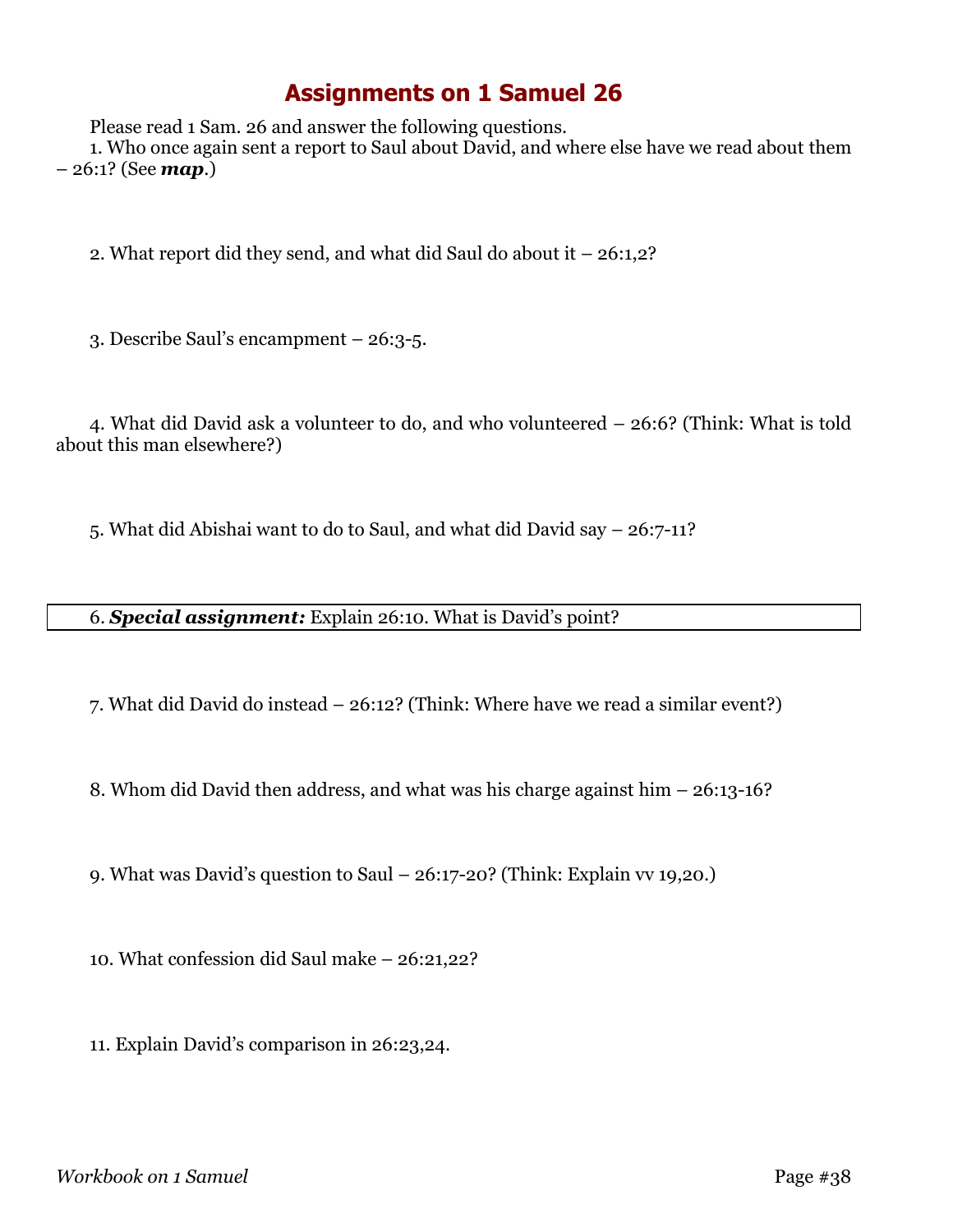Please read 1 Sam. 27 and answer the following questions. 1. What did David decide to do? Why – 27:1?

2. Where and to whom did he go  $-27:2$ ?

3. *Special assignment:* Where had he tried this previously (b/c/v), and what happened? Why might he have tried it again?

4. Whom did David and his men take – 27:3? (Think: What difficulties would this involve?)

5. What did Saul do as a result  $-27:4$ ?

6. What request did David make of Achish? Why  $-$  27:5?

7. How did Achish respond – 27:6 (see *map*)?

8. How long did David live there – 27:7?

9. Against whom did David fight? What did he do with their property – 27:8,9 (see *map*)?

10. What did he do to the people? Why?

11. What did he tell Achish, and what conclusion did Achish reach – 27:10-12? (Think: What do we know about the people David said he raided? Why would he tell this lie?)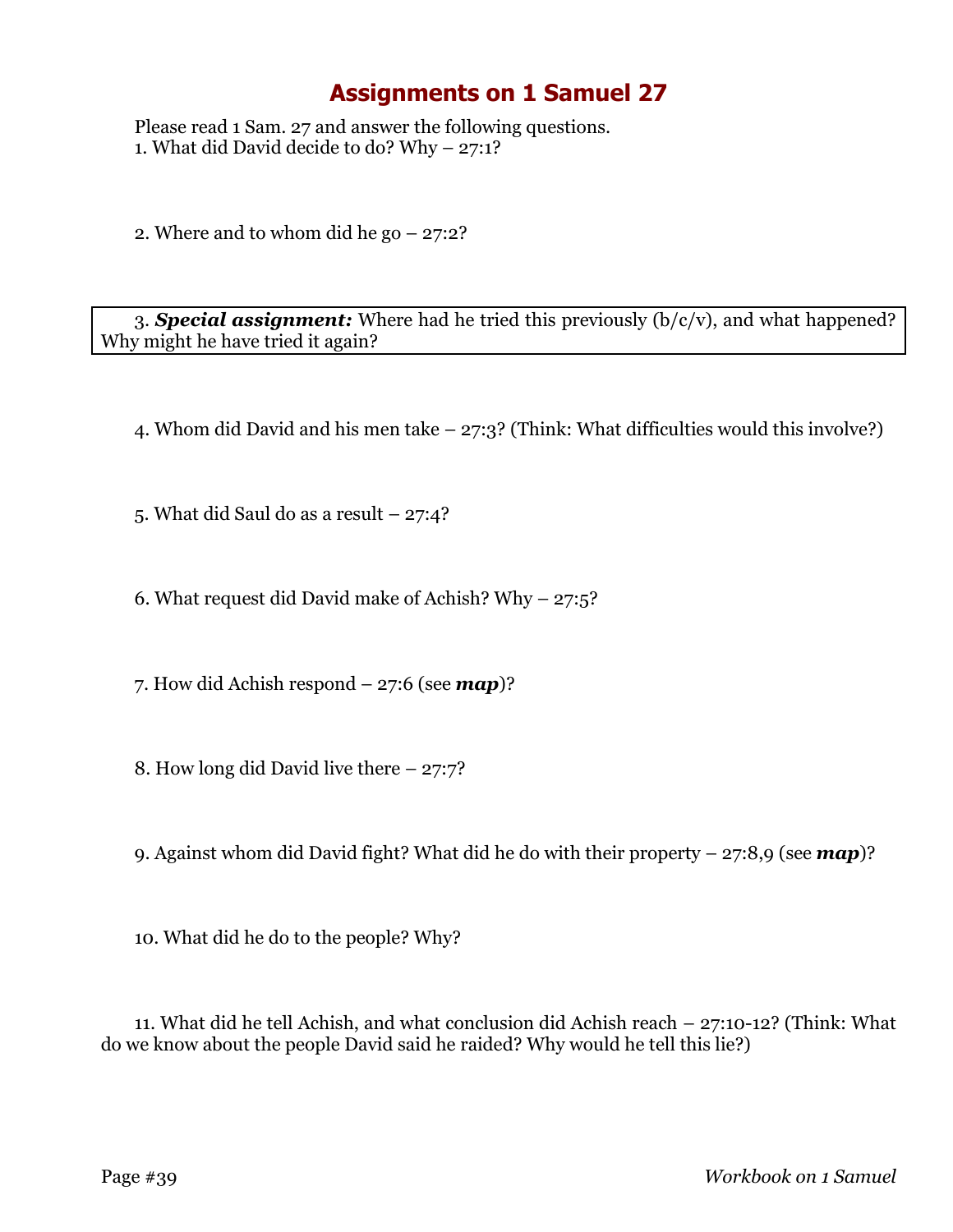Please read 1 Sam. 28 and answer the following questions.

1. What nations prepared for battle, and how was this a problem for David – 28:1? (Think: Explain Achish's promise to David  $-$  v2.)

2. Where did the armies gather – 28:4 (see *map*)?

3. Describe the problem Saul had in 28:3-6. Why? (Think: What does this teach us?)

4. To whom did Saul decide to appeal? Where did he go to find one – 28:7 (see *map*)?

5. *Case Study:* Suppose you are assigned to write a theme about occult powers. List and explain *passages* about mediums, necromancy, divination, witchcraft, sorcery, etc.

6. How did Saul approach the woman, what request did he make, and what promise did he make her – 28:8-11?

7. Describe what happened when she tried to meet Saul's request – 28:12-14. (Think: How did the woman react? What does this show about her power?)

8. *Special assignment:* List two other *passages* about people coming back from the dead. Who really has the power to do this? Is it generally permitted?

9. What reason did Samuel give why God would not answer Saul – 28:15-18?

10. What prediction did Samuel make about the battle – 28:19?

11. Tell the story of how Saul reacted to this news and how the woman and Saul's servants helped him  $-28:20-25$ .

12. Study cross-references, and explain how consulting the medium affected Saul's life.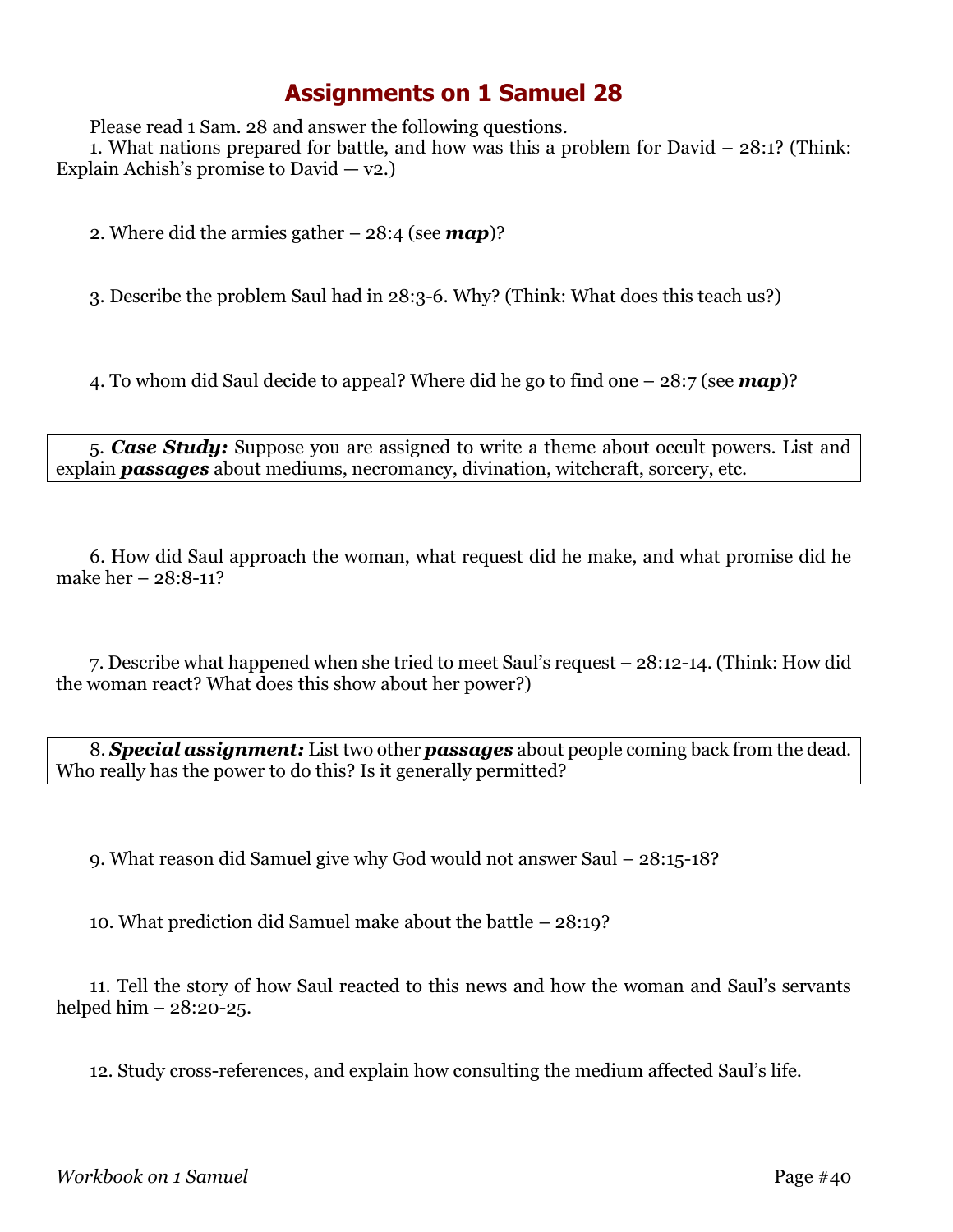Please read 1 Sam. 29 and answer the following questions. 1. What subject is returned to in 29:1? Where did we previously read about it?

2. Where did the Philistines gather? the Israelites? (See *map*)

3. What concern did the Philistine rulers raise – 29:3? How did Achish answer?

4. What did the princes insist David must do? Why? What did they remember about David – 29:4,5?

5. What did Achish tell David to do – 29:6,7? Why? How did Achish himself feel about it?

6. What objection did David raise – 29:8?

7. How did Achish answer David? What finally happened – 29:9-11? (Think: Why would David object to going home? What alternative plans might he have been considering?)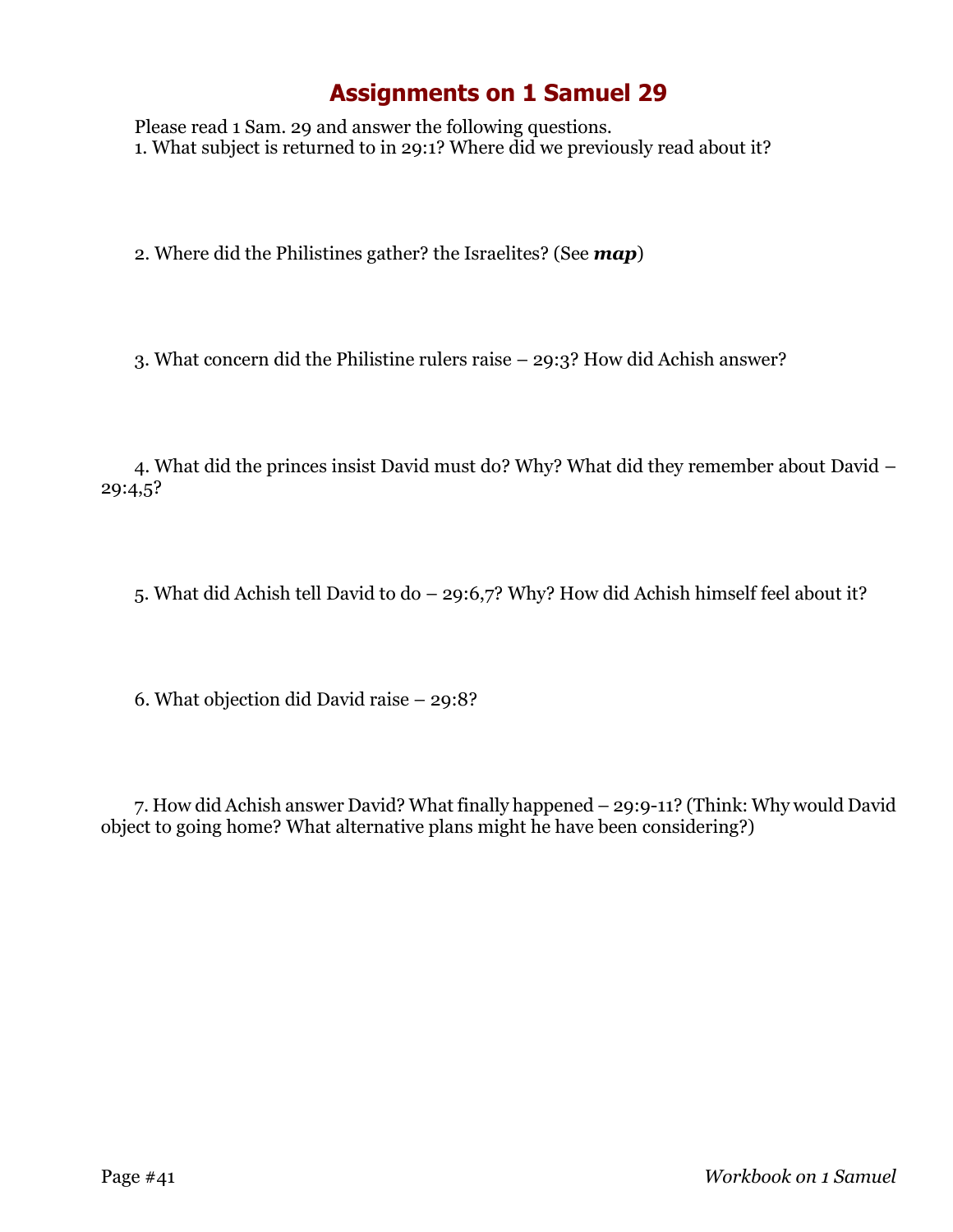Please read 1 Sam. 30 and answer the following questions.

1. What had happened at Ziklag while David's men were gone – 30:1,2? (Think: Why might this have happened? See chap. 27.)

2. How did David's men feel about this? What was their attitude toward David – 30:3-6? (Think: Was this attitude justified? Explain.)

3. How did all this affect David? What did he do about it?

4. How did David seek guidance, and what was he told – 30:7,8? (Think: Why might David expect difficulties in this action, and what advantages would he have?)

5. Who went with David? Where were some left, and why – 30:9,10?

6. Whom did they find, what condition was he in, and how did they help him – 30:11,12?

7. Who did the young man turn out to be, and what story did he tell – 30:13,14?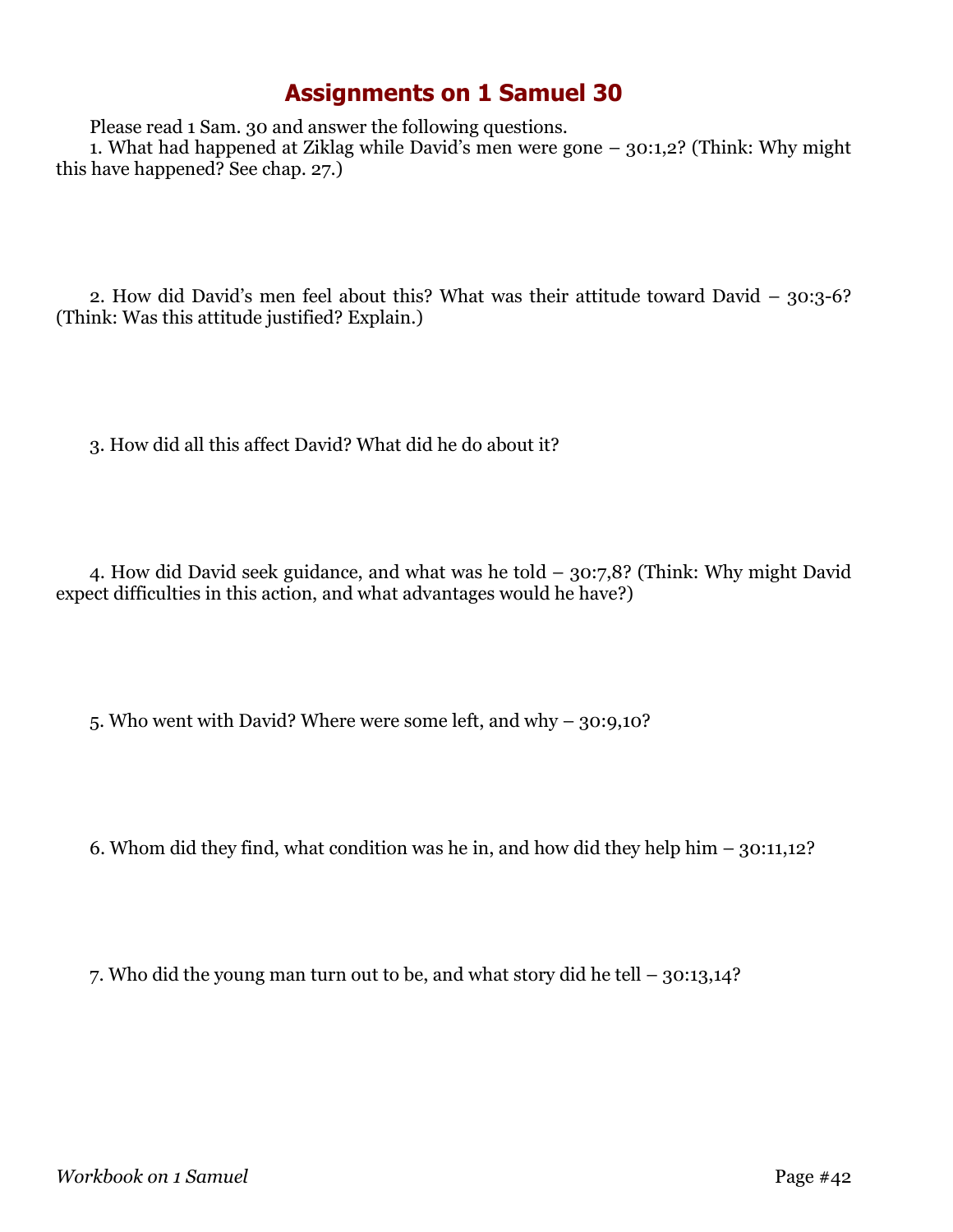8. What deal did David make with him – 30:15? (Think: Why might the servant have been willing to make this agreement?)

9. What were the Amalekites doing when David's men found them? What was the outcome of the battle? What did David's men gain – 30:17-20?

10. What controversy arose when they returned to the men who had been left behind – 30:21,22? (Think: What does this demonstrate about the character of some of David's men?)

11. What decision did David make, and how long did it endure – 30:23-25? (Think: Why was this a good idea?)

12. What did David do with the spoils – 30:26? (Think: Why would he have done this?)

13. List the places that shared in the spoils – 30:27-31. Find as many as you can on a *map*.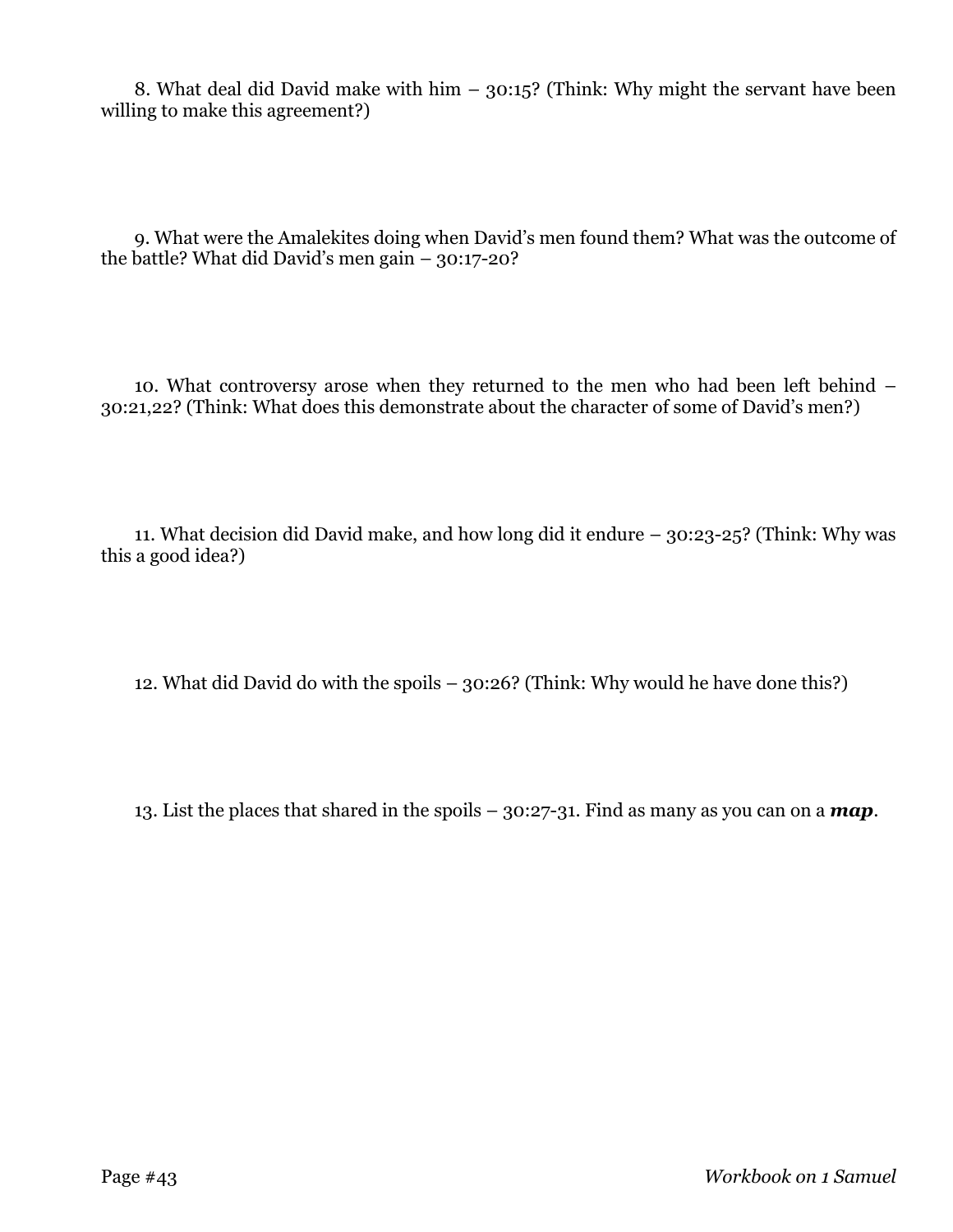Please read 1 Sam. 31 and answer the following questions. 1. What army prevailed in the battle – 31:1? Locate Mt. Gilboa on a *map*.

2. What happened to Saul's sons – 31:2? (Think: How would this have affected David?)

3. What problem did Saul have in the battle – 31:3?

4. Describe the death of Saul and his armor bearer – 31:4,5.

5. List other Bible examples of suicide.

6. *Case Study:* A friend tells you suicide is all right if a person is in misery because it ends his suffering. How would you respond?

7. What did Israel do as a result  $-31:7$ ?

8. When did the Philistines find Saul's body  $-31:8$ ?

9. What did they do with Saul's armor – 31:9,10?

10. What did they do with his body? (Think: Why do you think they did this?)

11. Describe what was finally done with the bodies of Saul and his sons – 31:11-13. (Think: Why would these people do this for Saul?)

12. *Special Assignment*: List two important lessons you learned from the life of Saul.